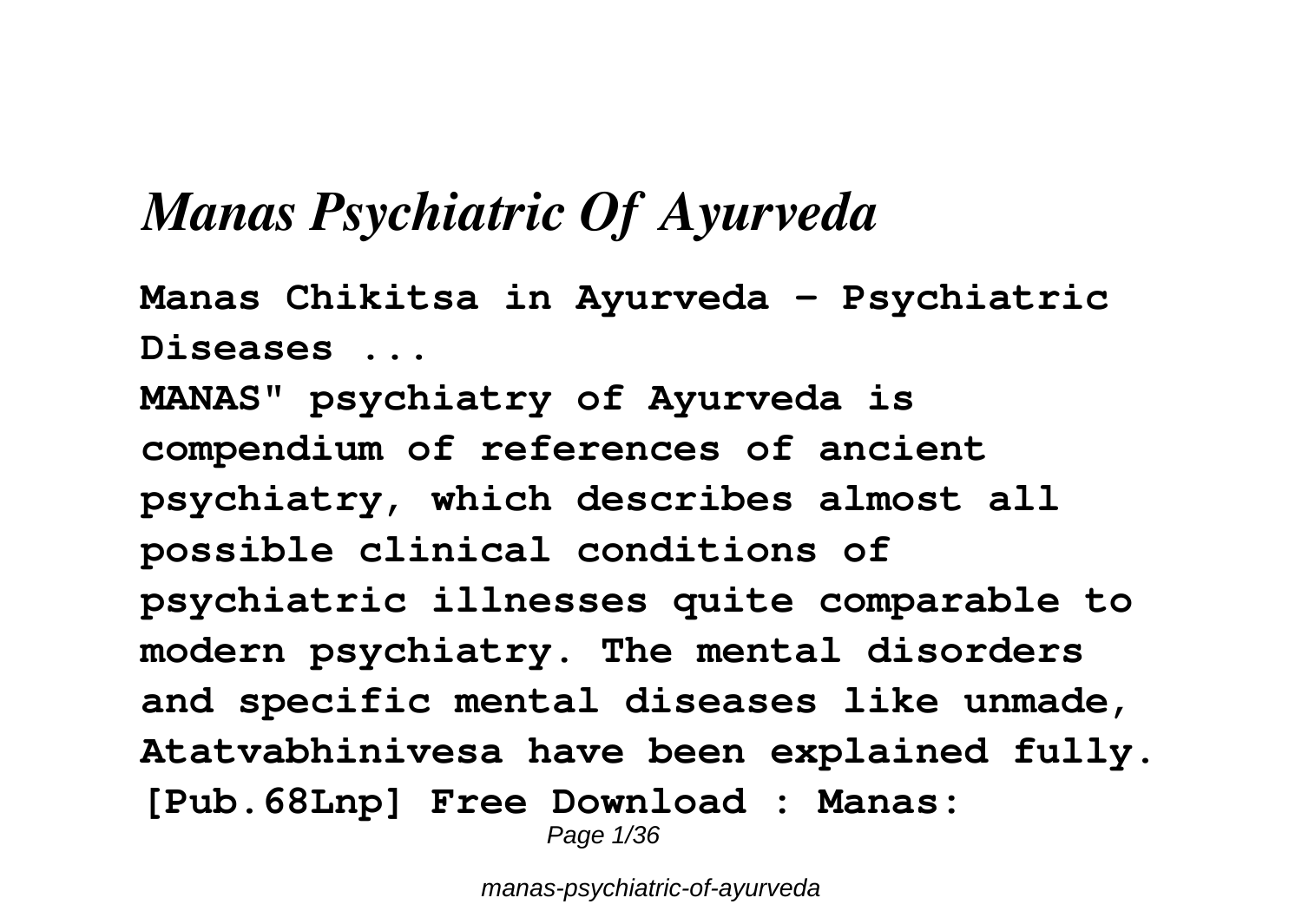### **Psychiatry of Ayurveda PDF**

**Manas Psychiatric Of Ayurveda Manas Psychiatric Of Ayurveda MANAS" psychiatry of Ayurveda is compendium of references of ancient psychiatry, which describes almost all possible clinical conditions of psychiatric illnesses quite comparable to modern psychiatry. The mental disorders and specific mental diseases like unmade, Atatvabhinivesa have been explained fully.**

Page 2/36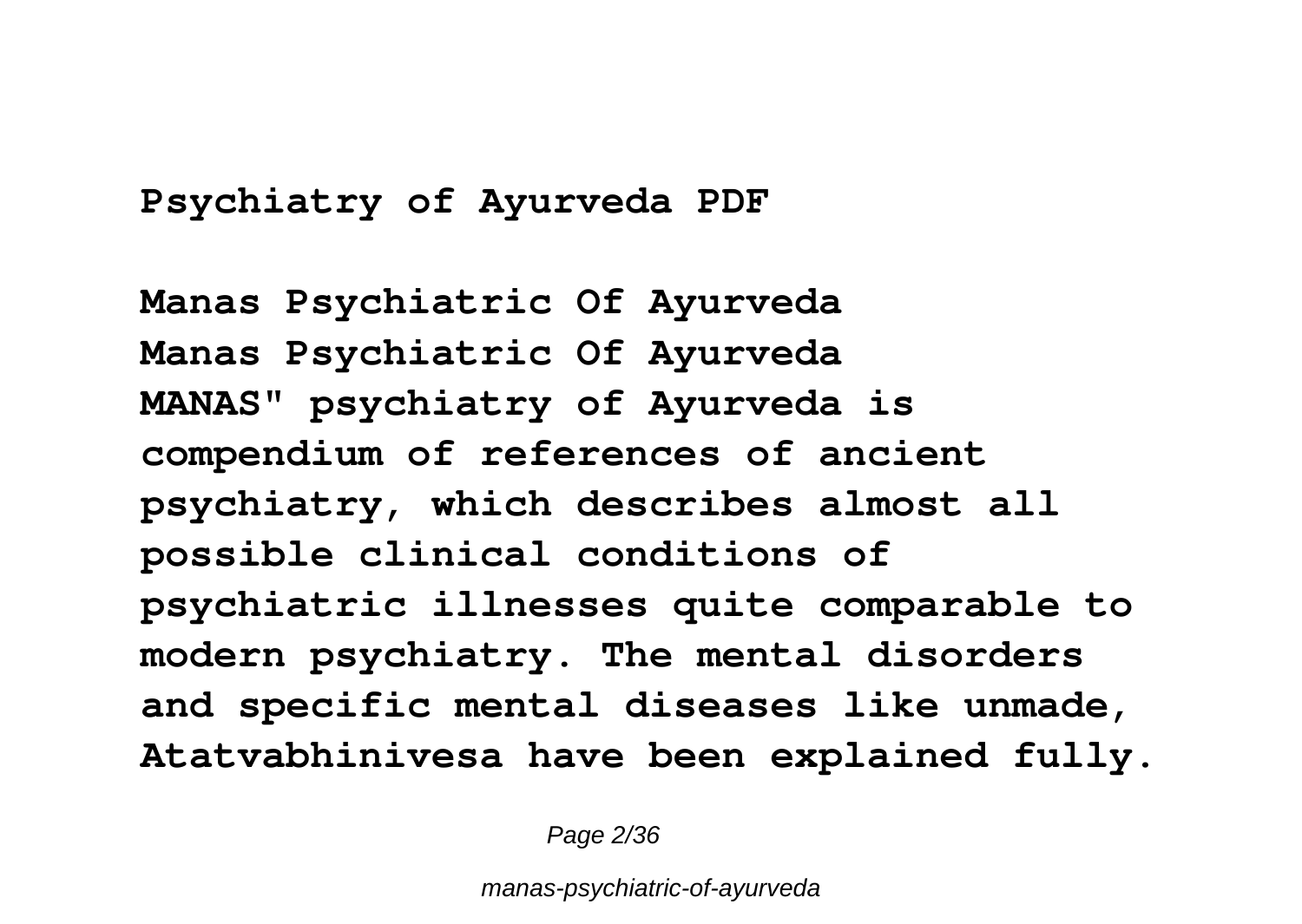**Manas: Psychiatry of Ayurveda - Exotic India**

**Manas roga in modern age are known as psychiatric diseases and treatment with Ayurvedic principles is known as Ayurvedic psychotherapy or Ancient psychiatry. The study of mental health constitutes one of the eight divisions of Ayurveda.**

**Manas Chikitsa in Ayurveda - Psychiatric Diseases ...**

**Manas Psychiatry of Ayurveda is compendium of references of ancient psychiatry, which** Page 3/36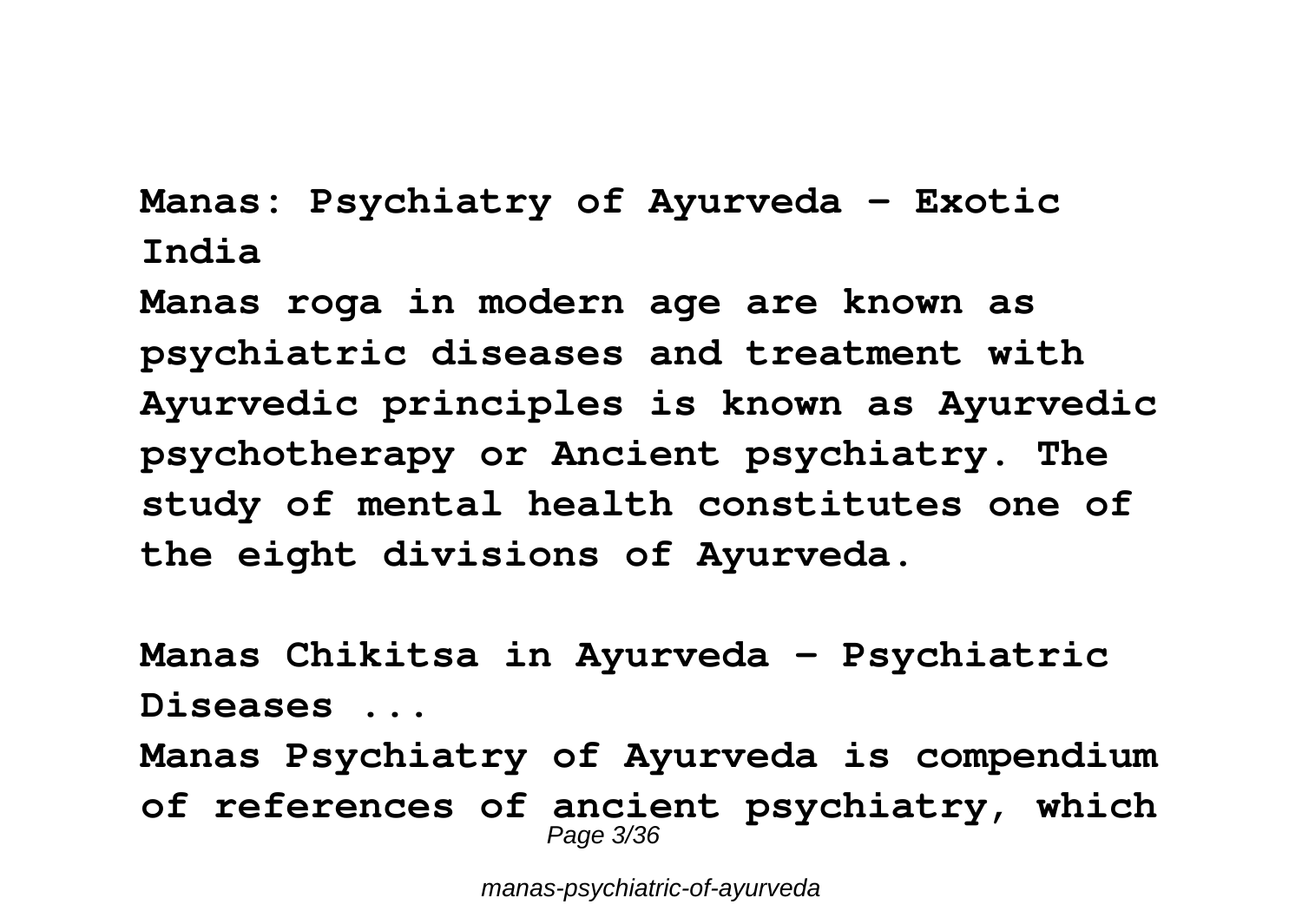**describes almost all possible clinical conditions of psychiatric illnesses quite comparable to modern psychiatry. The mental disorders and specific mental diseases like unmade, Atatvabhinivesa have been explained fully.**

**Manas: Psychiatry of Ayurveda by Pedaprolu Srinivasa Rao ...**

**Synopsis Manas Psychiatry of Ayurveda is compendium of references of ancient psychiatry, which describes almost all possible clinical conditions of** Page 4/36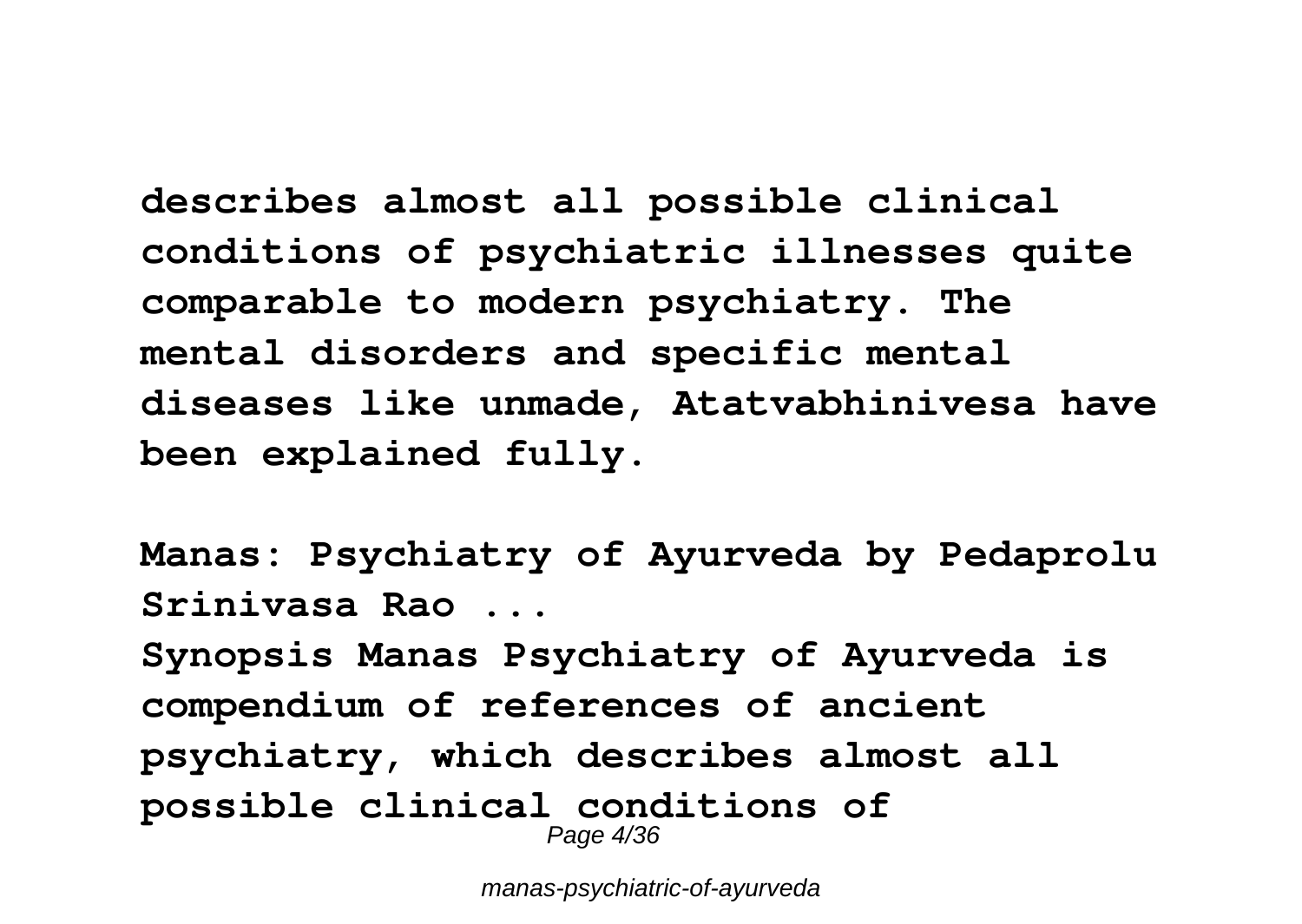**psychiatric illnesses quite comparable to modern psychiatry. The mental disorders and specific mental diseases like unmade, Atatvabhinivesa have been explained fully.**

### **Bagchee**

**Manas Ayurveda & Depression (Psychiatry in Ayurveda) Ayurvedic Nutrition and Herbs on Psychiatric disorders with special reference to Depression. Depression, Anxiety, Stress (personal and professional), Obsessive-Compulsive Disorders, are a few common disorders** Page 5/36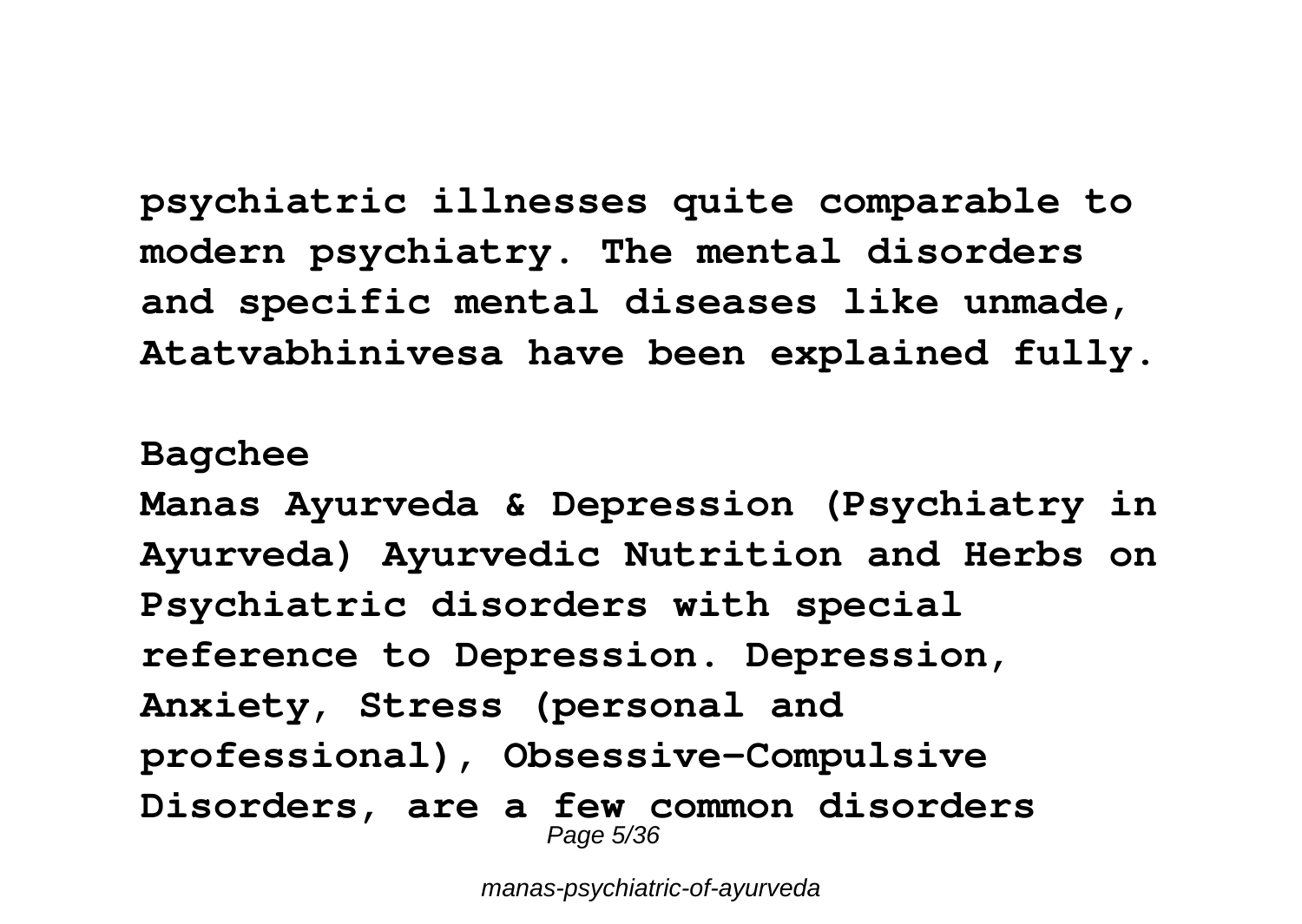**which can be addressed by adopting diagnostic and therapeutic Ayurvedic approach to Mental Health in a holistic way.**

**Manas Ayurveda & Depression (Psychiatry in Ayurveda ...**

**Alvas Ayurveda Hospital > Manasaroga – Psychiatry. Manasaroga – Psychiatry. Diagnosis and treatment of psychiatric illness like Schizophrenia. Management of Stress related disorders, Anxiety, Insomnia, Irritable bowel syndrome,** Page 6/36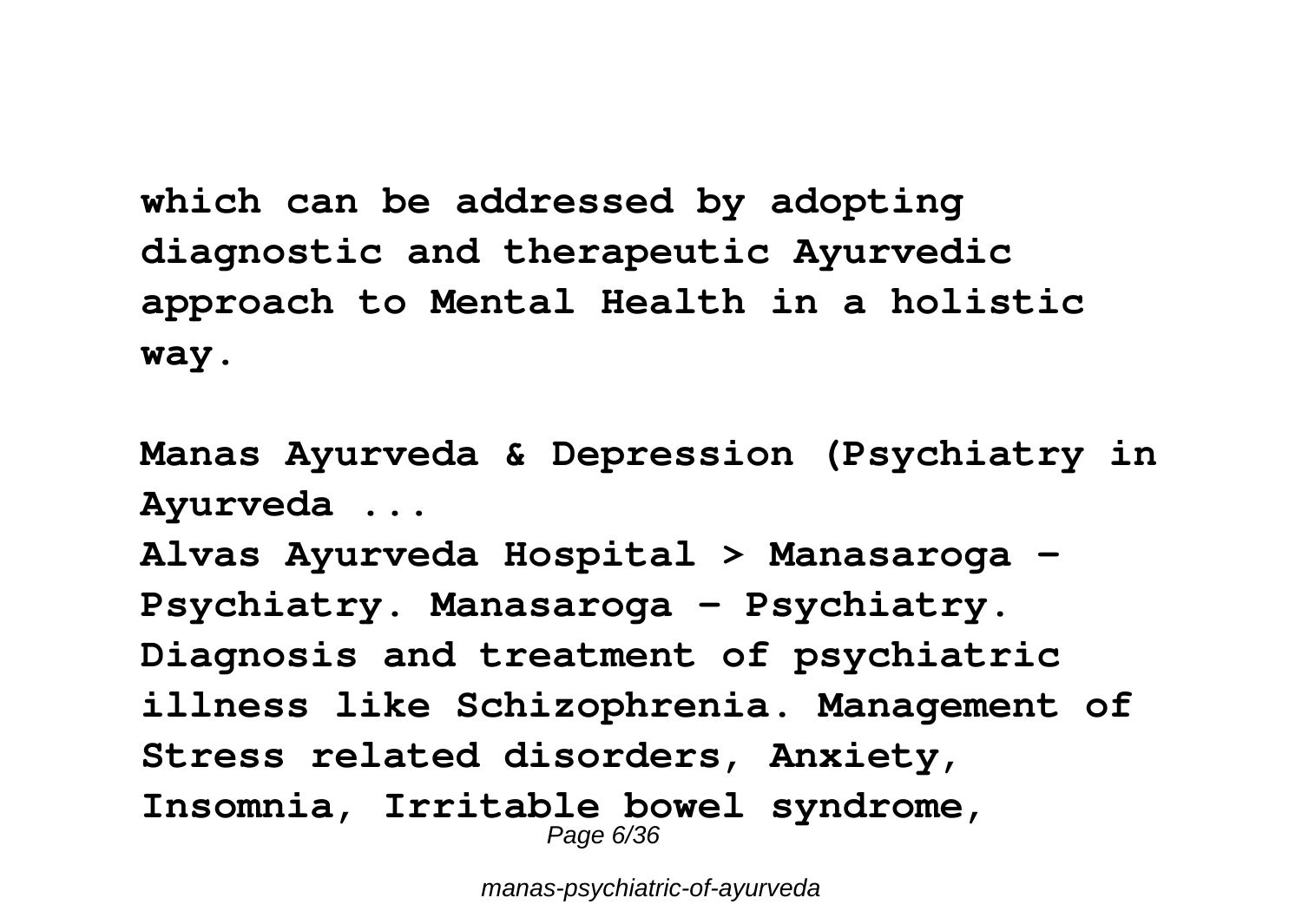**Depression etc.**

**Manasaroga – Psychiatry – Alvas Ayurveda Hospital This is because of the completely of the buddhi or brain. It can be studied in variety of ways. It is often a complicated problem for a physician to identify in every 'Individual. The cognitive behavior of every individual has been termed in Ayurveda as manas or Sattva prakrati.**

#### **Concept of Manas in Ayurveda - Exotic** Page 7/36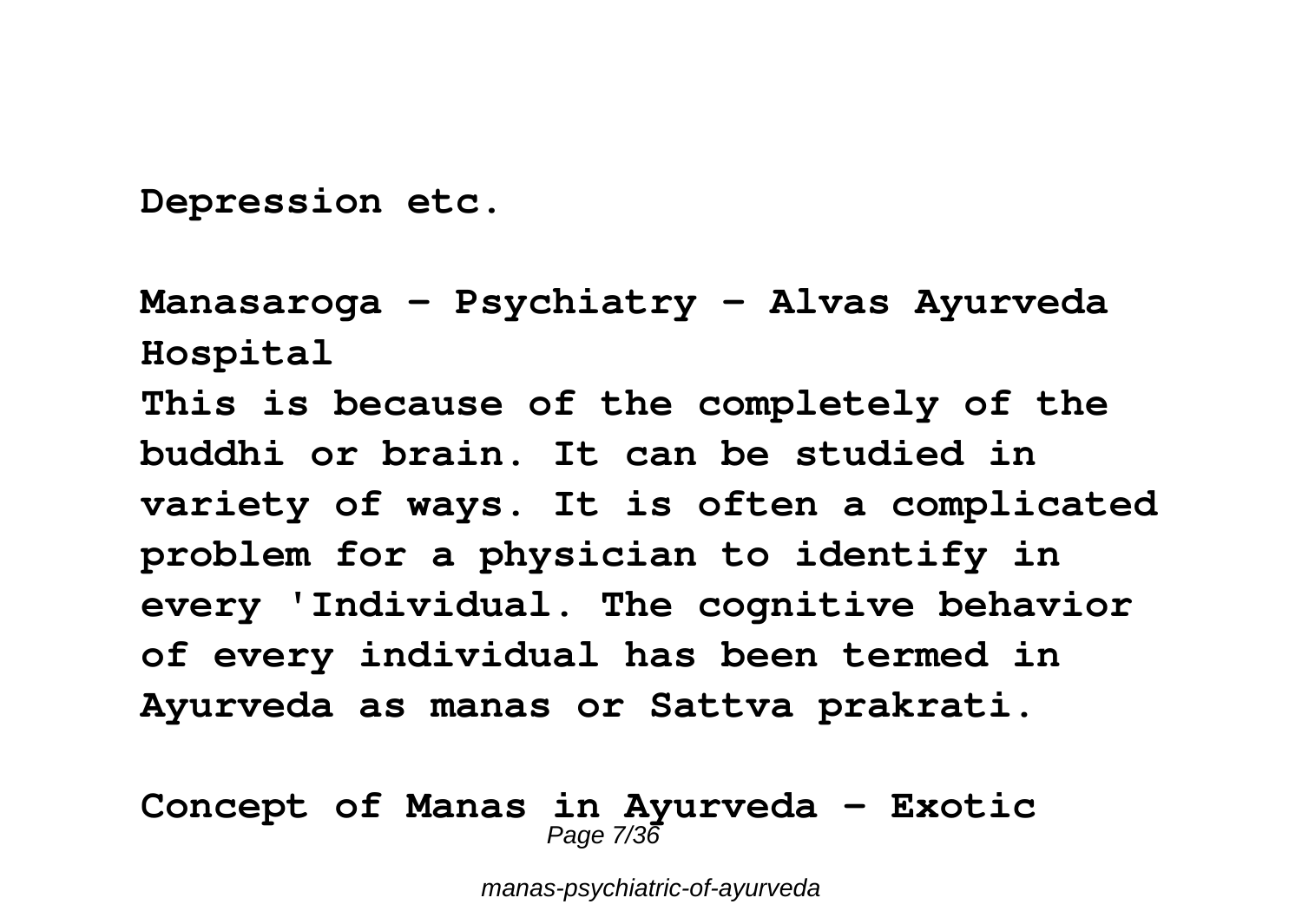#### **India**

**Ayurveda treatises had compiled the aetiology, pathology, symptomatology and management of Unmada. Ayurveda defines Unmada as a condition characterised by impairment/vitiation in faculties such as Budhi (Intellect). Manas(mind), Sanjna(Consciousness), Gnana(Perception),**

**AYURVEDA BASED DIETARY AND LIFESTYLE ADVOCACY FOR MENTAL ... Being a holistic science, ayurveda explores the symbiotic relationship among** Page 8/36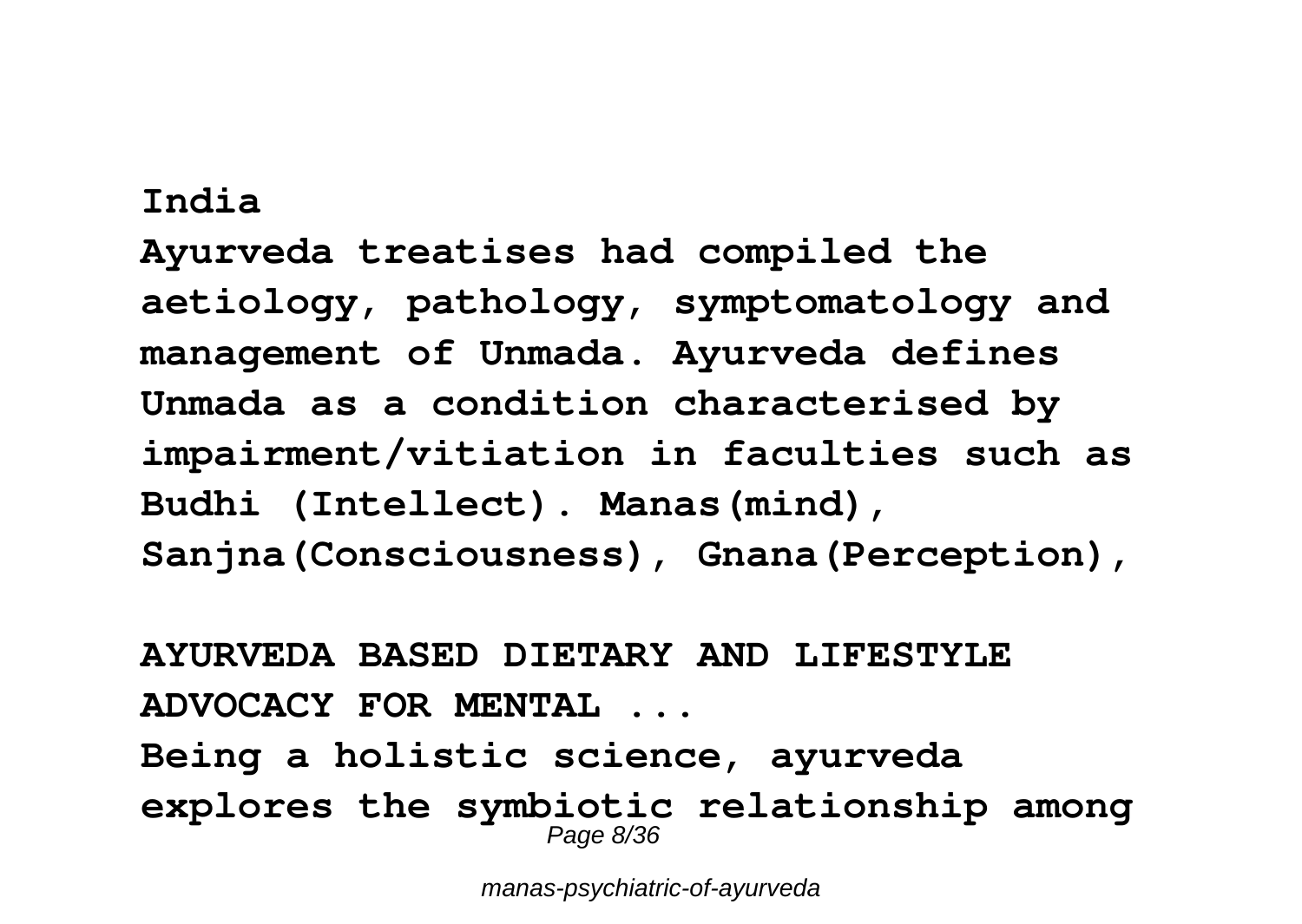**the mind, body, soul, the senses and their workings. It approaches mental health in the following way: The human being is a constitution of the mind, body, soul and senses, also called Manas, Sarira, Atma and Indriya respectively.**

**Ayurvedic Treatment For Mental Disorders | White Swan ...**

**Ayurveda being a holistic science of life incorporates mental and spiritual equilibrium. as an important component of health. A review of Ayurvedic classics** Page  $9/36$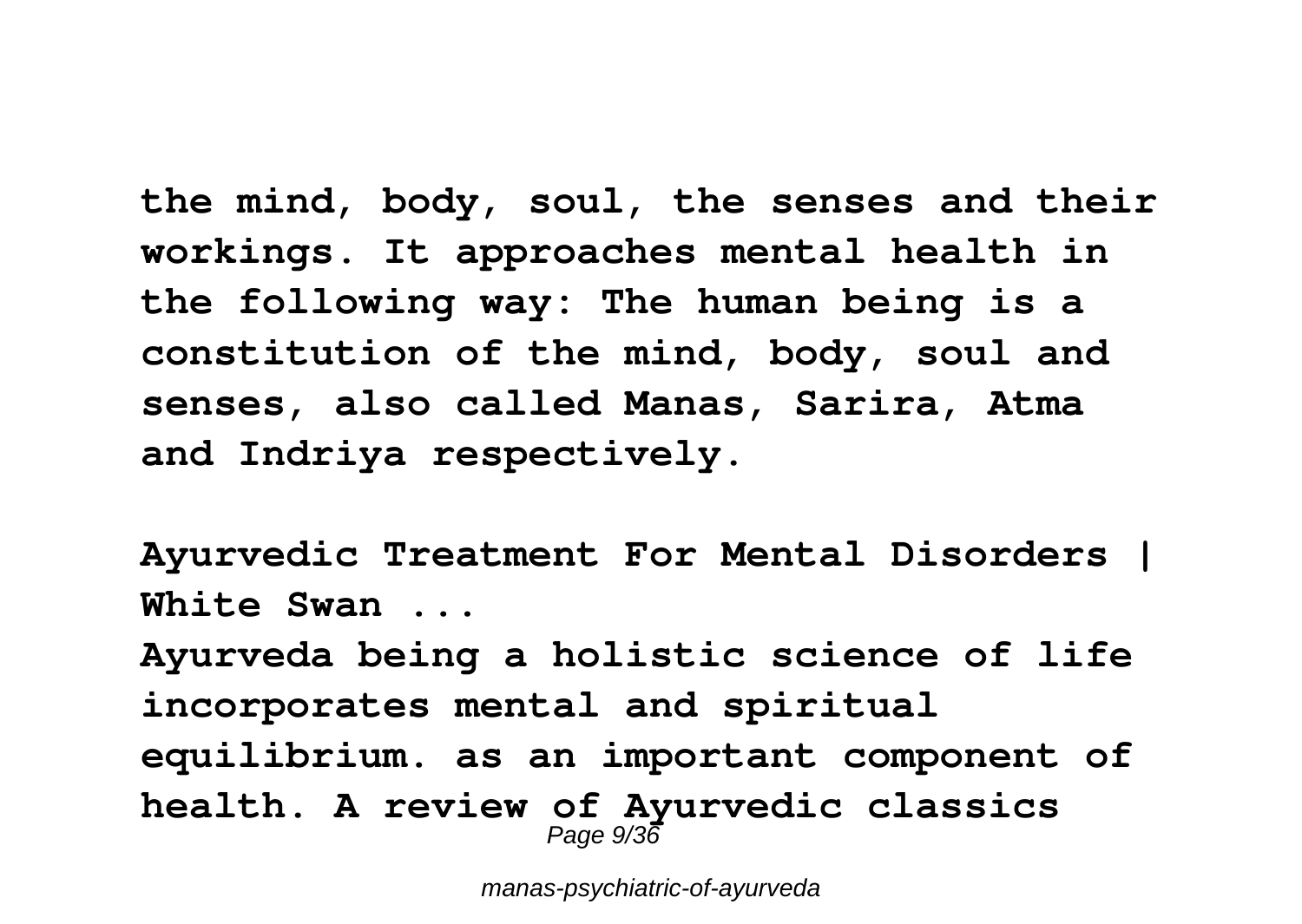**reveal that psychiatry. finds prominent place even in the ancient classical practice of ayurveda.**

**(PDF) MENTAL HEALTH AND ILLNESS: AN AYURVEDIC PERSPECTIVE PDF-8bd70 | MANAS" psychiatry of Ayurveda is compendium of references of ancient psychiatry, which describes almost all possible clinical conditions of psychiatric illnesses quite comparable to**

**[Pub.68Lnp] Free Download : Manas:** Page 10/36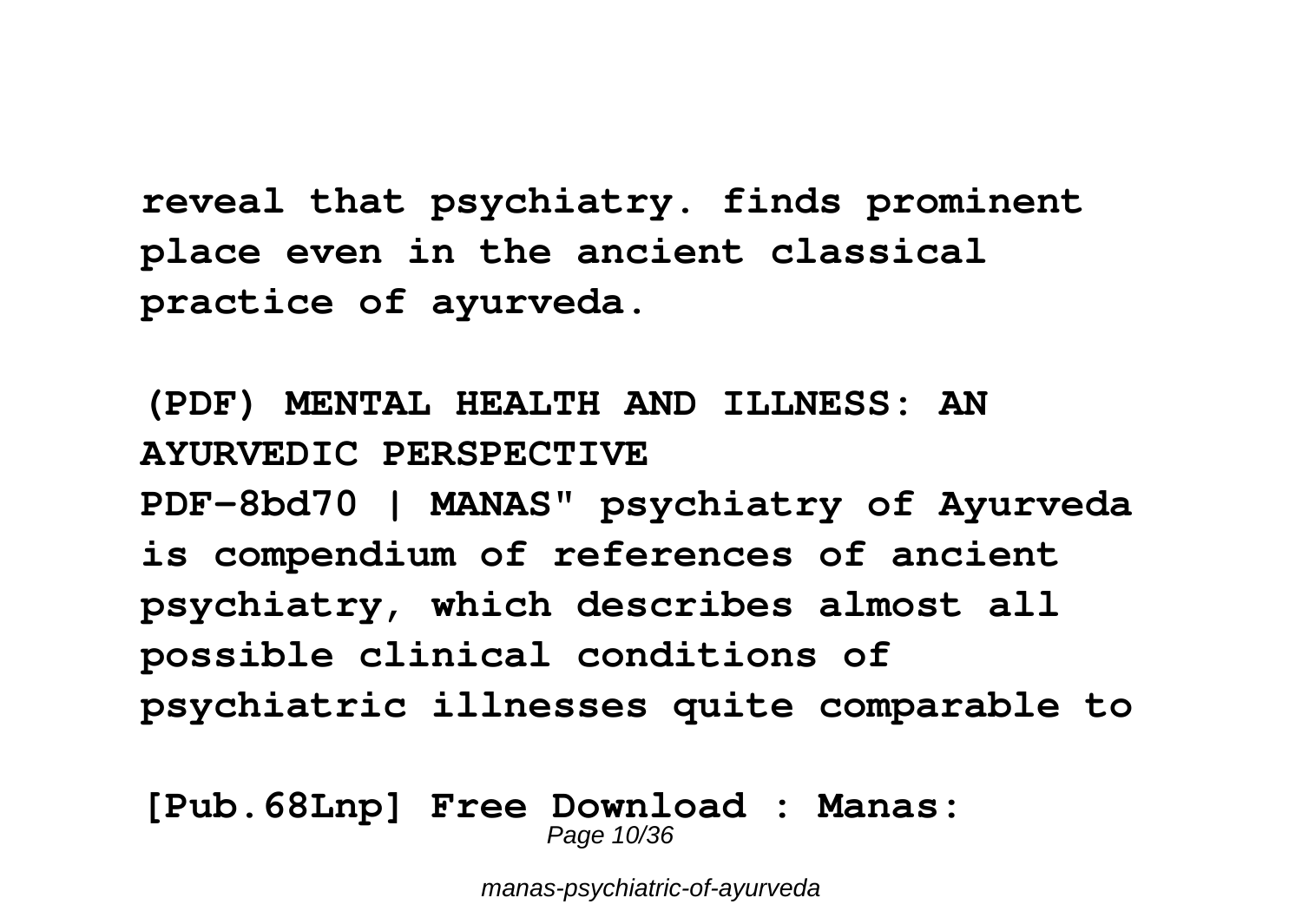**Psychiatry of Ayurveda PDF MANAS" psychiatry of Ayurveda is compendium of references of ancient psychiatry, which describes almost all possible clinical conditions of psychiatric illnesses quite comparable to modern psychiatry. The mental disorders and specific mental diseases like unmade, Atatvabhinivesa have been explained fully.**

**Manas: Pedaprolu S. Rao: 9788170802242: Amazon.com: Books The three pillars of life are** Page 11/36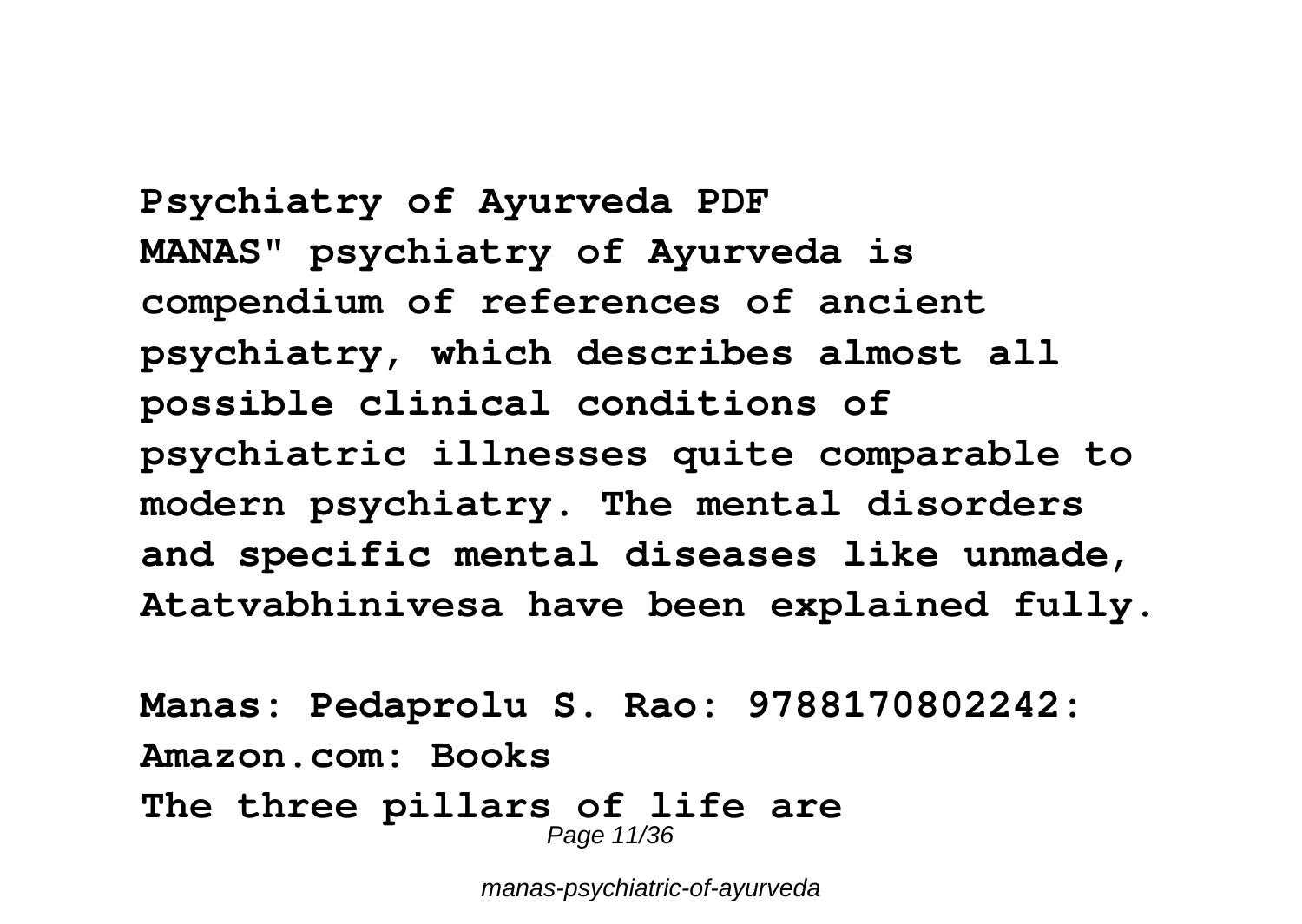**Manas(mind),Atma(soul) and Sareera(body). Psychiatry in Ayurveda integrates mind,body and soul.The mind-body connection is very important in Ayurveda.Physical imbalances can disturb mental state while mental illness leads to disruption of body functions.Charaka Samhita...**

**Ayurvedajyoti: Mental Health in Ayurveda Mind is called 'Manas'. Ayurveda describes that a possibility for disease is due to imbalance of the 'tamas' or 'rajas' in the** Page 12/36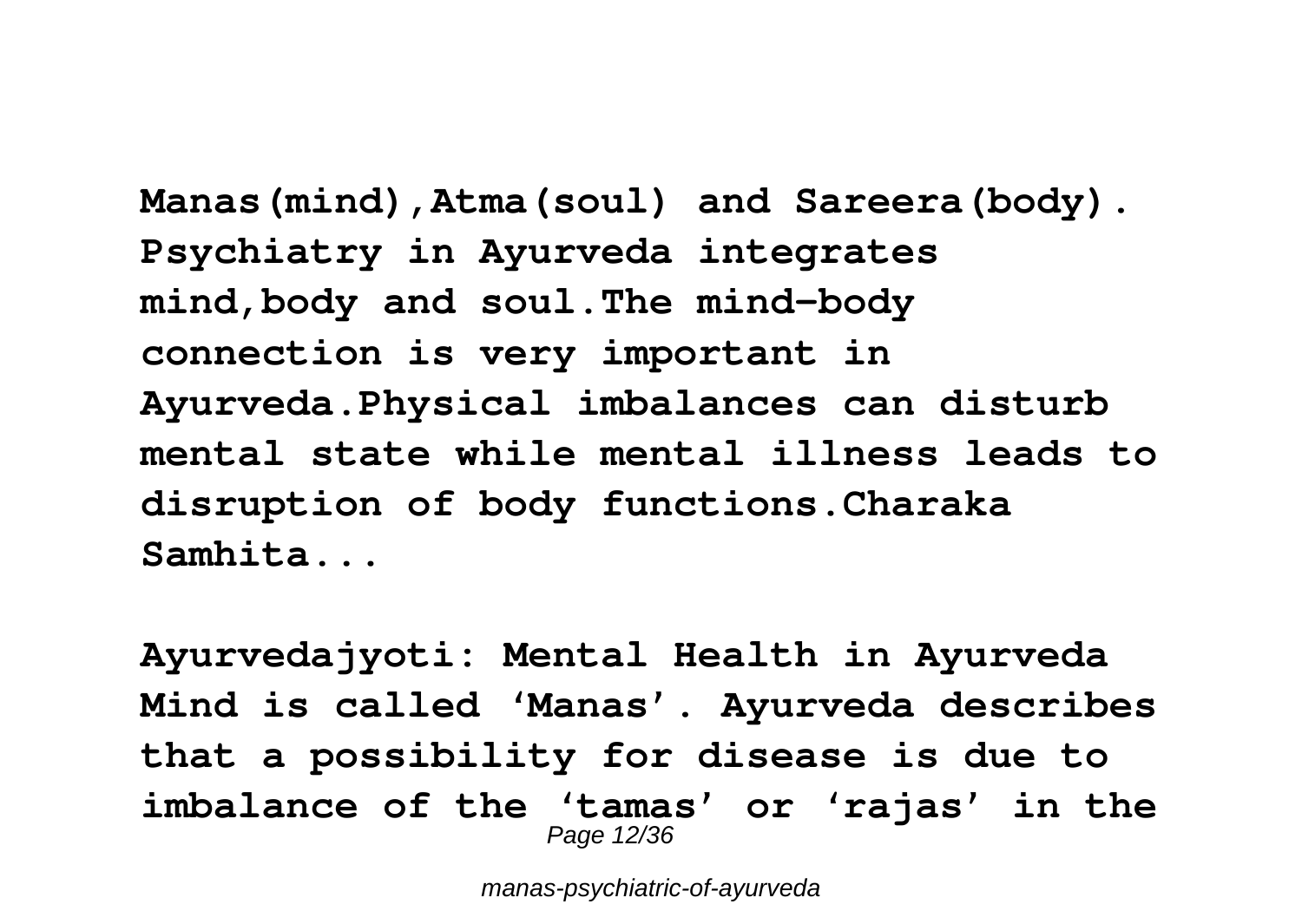**mind which are the reactive tendencies which vitiate the mind and leading to emotional imbalance, also results in psychological disturbances, hence Rajas and Tamas are termed as 'Doshas of mind'.**

**Ayurvedic concepts related to psychotherapy Ayurvedic approach to psychology. In Ayurveda every complete human being is considered as a combination of both mind and body. The perfect balance of mind body and soul is considered as complete health** Page 13/36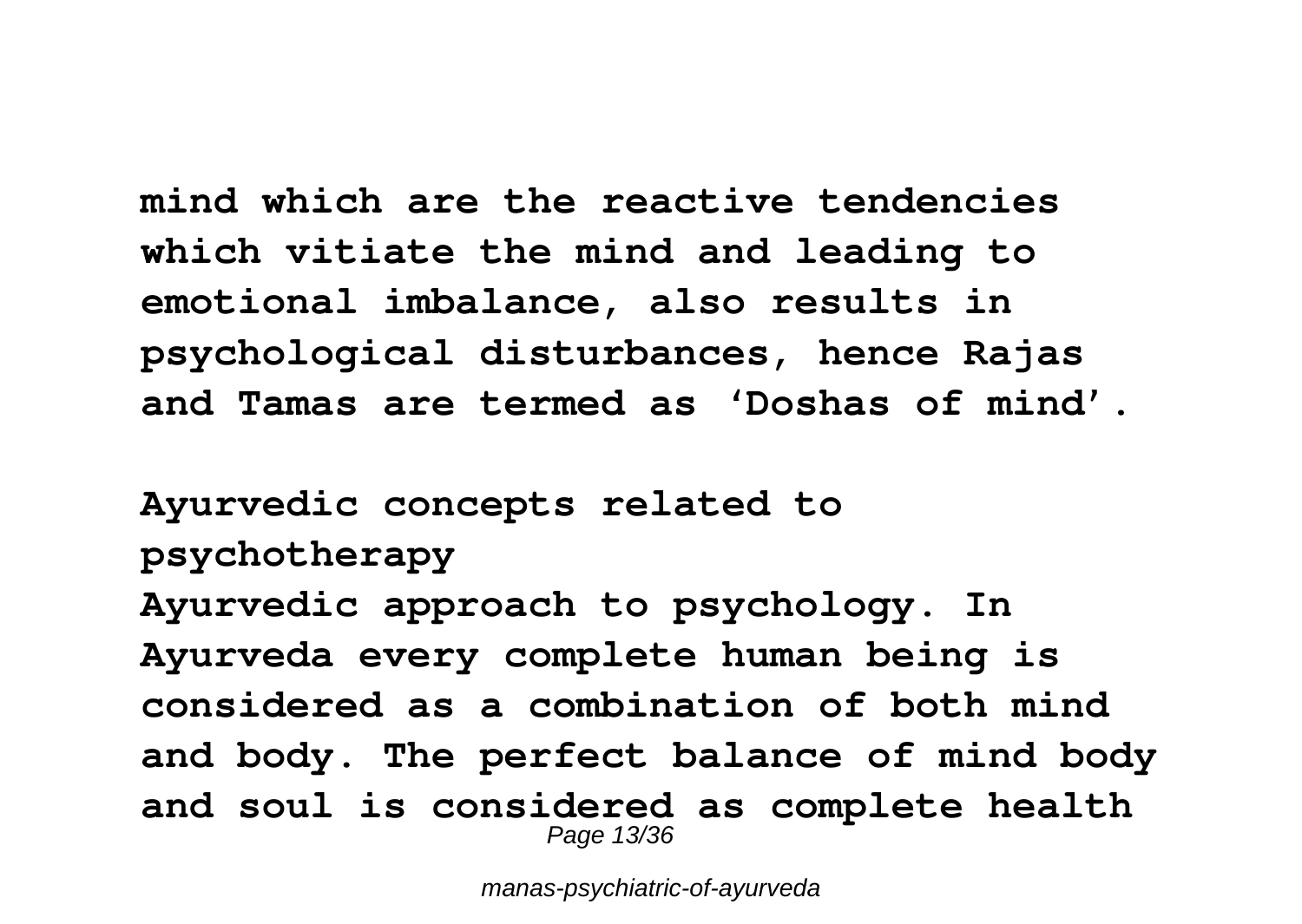**in Ayurveda. Mind is named 'Manas'.**

**Ayurveda Mental Health | Psychology in Ayurveda | Ayurveda ... Ayurveda identifies three Doshas: Vata, Pita, and Kapha. Ayurveda also speaks of four basic components that make up a person: the body (Sarira), the mind (Manas), the physical/psychological senses (Indriya) and the soul (Atma). The practice of Ayurveda aims to promote health by establishing an equilibrium...**

Page 14/36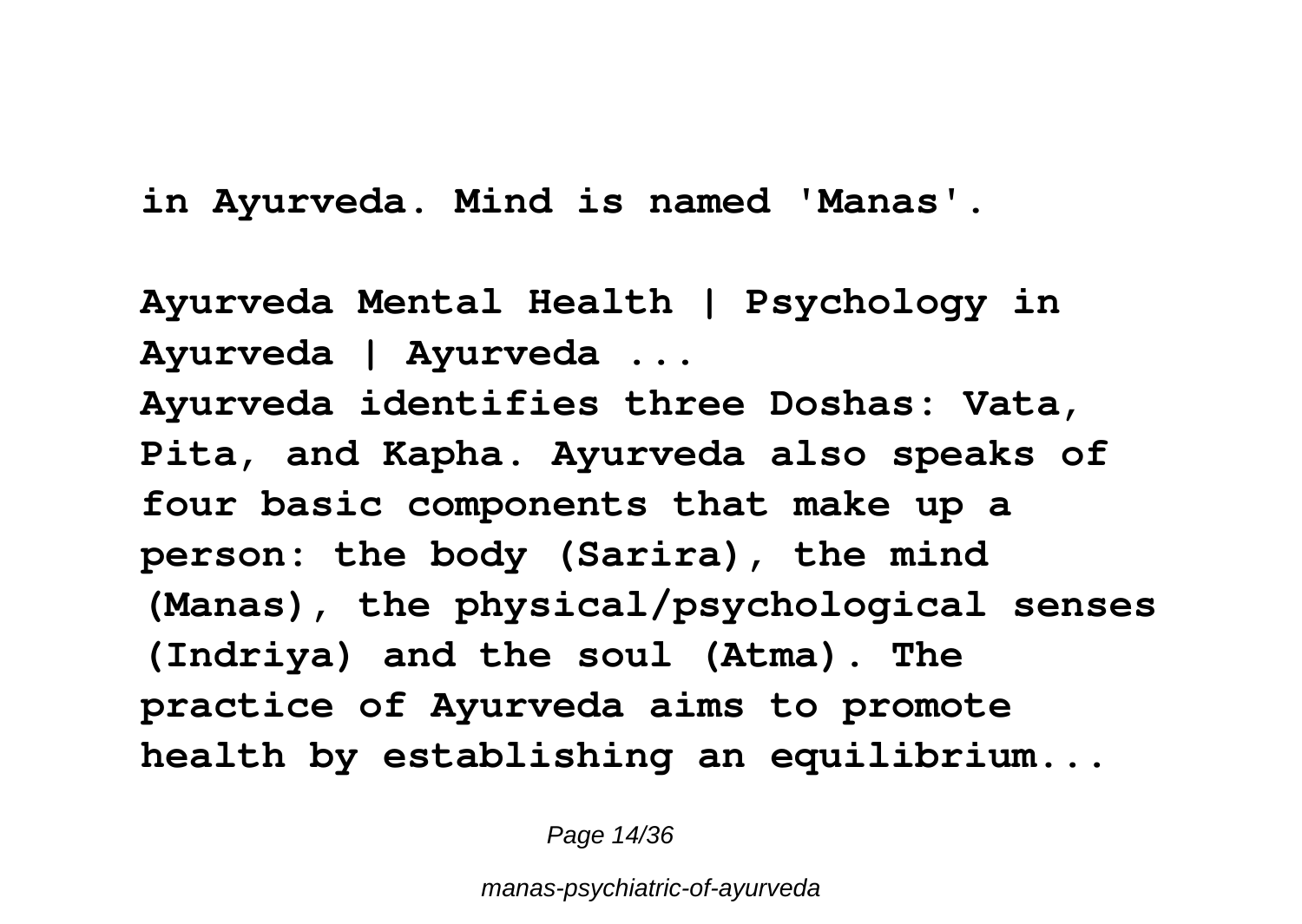**Ayurvedic Medicine and Mental Health - Thrivetalk**

**Healing Touch Ayurveda Tips on Manas Vikar (Psychiatry and Psychosomatic disorder): Healing Touch Ayurveda provides various biodetoxification methods Specialized Meditation and Mind Relaxing Techniques.**

**Psychiatry - Healing Touch Ayurveda Manas prakruti is our inborn mental constitution in Ayurvedic psychology. This is determined by the sixth level of the pulse. It is described as an eight-petaled** Page 15/36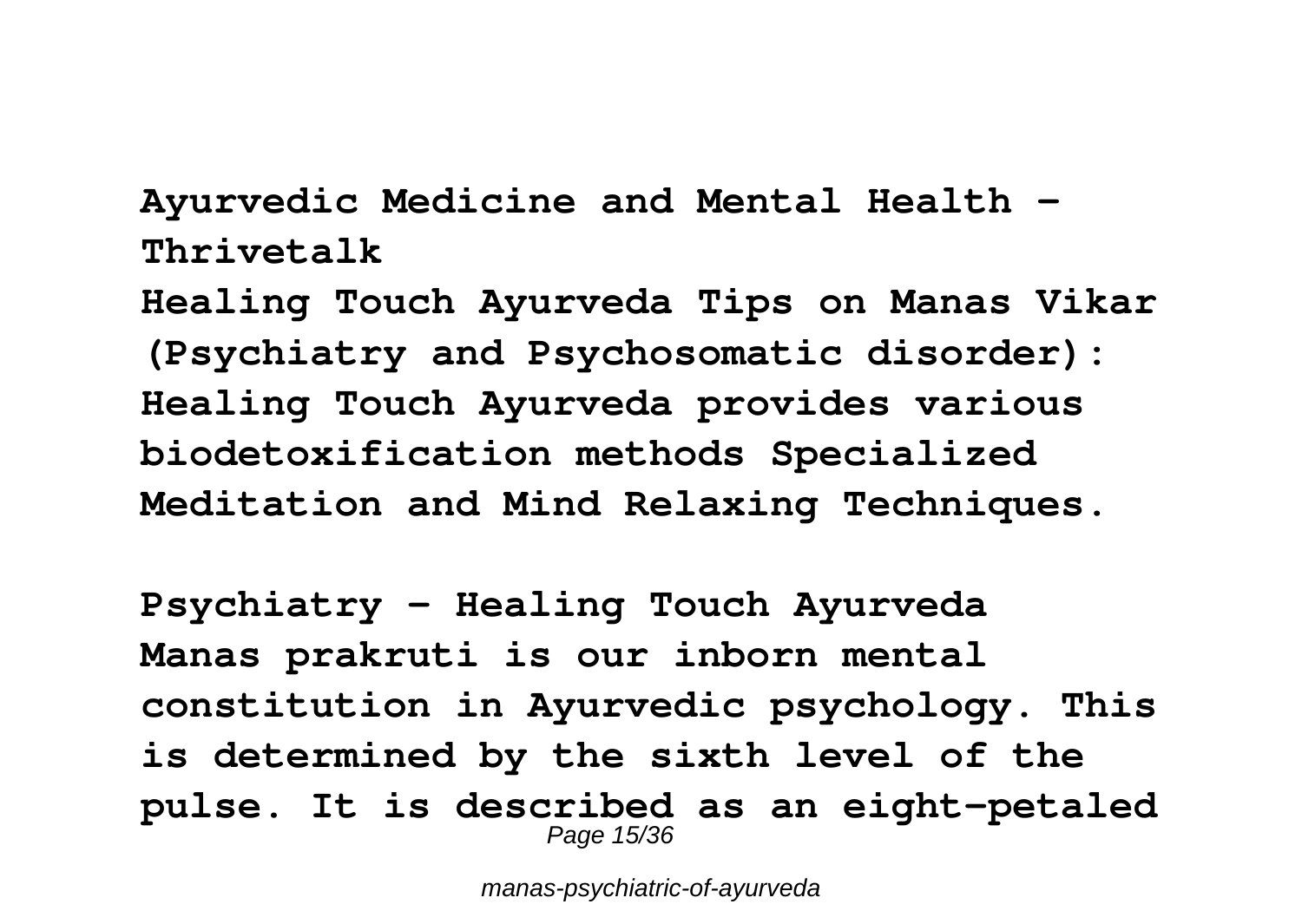**lotus. An adept Ayurvedic practitioner will be able to identify what the manas prakruti is though this refined pulse assessment. Each of the eight petals is linked to a Vedic deity and the attributes of that deity.**

**Ayurvedic Psychology - Vedic Healing Manas prakruti is our inborn mental constitution in Ayurvedic psychology. This is determined by the sixth level of the pulse. It is described as an eight-petaled lotus.**

Page 16/36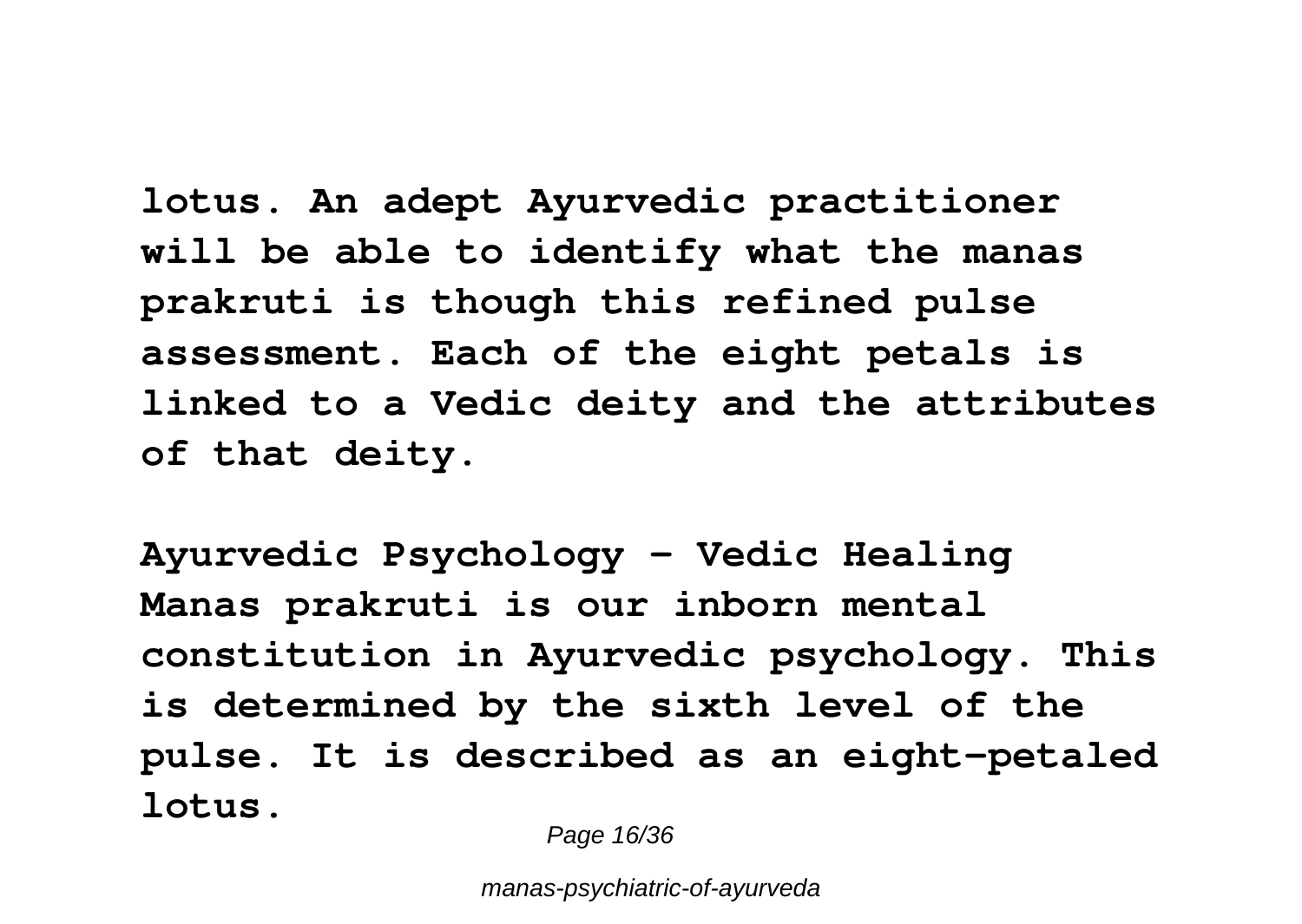PDF-8bd70 | MANAS" psychiatry of Ayurveda is compendium of references of ancient psychiatry, which describes almost all possible clinical conditions of psychiatric illnesses quite comparable to

Ayurveda identifies three Doshas: Vata, Pita, and Kapha. Ayurveda also speaks of four basic components that make up a person: the body (Sarira), the mind (Manas), the physical/psychological senses (Indriya) and the soul (Atma). The practice of Ayurveda aims to promote health by establishing an equilibrium...

**Manas: Psychiatry of Ayurveda by Pedaprolu Srinivasa Rao ...** Page 17/36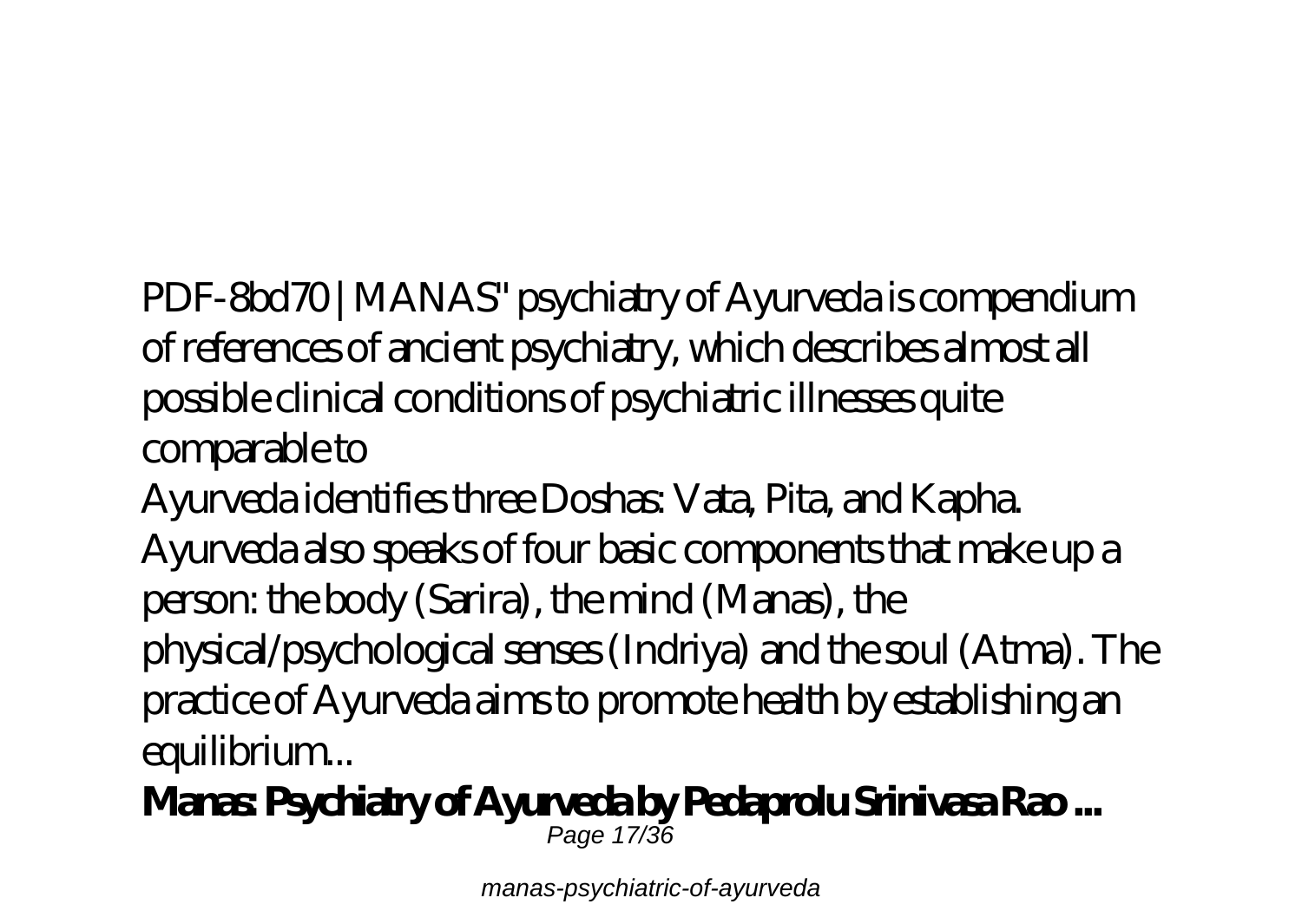Healing Touch Ayurveda Tips on Manas Vikar (Psychiatry and Psychosomatic disorder): Healing Touch Ayurveda provides various biodetoxification methods Specialized Meditation and Mind Relaxing Techniques.

*Manas: Psychiatry of Ayurveda - Exotic India*

*Manas Psychiatric Of Ayurveda MANAS" psychiatry of Ayurveda is compendium of references of ancient psychiatry, which describes almost all possible clinical conditions of psychiatric illnesses quite comparable to modern psychiatry. The mental disorders and specific mental diseases like*

Page 18/36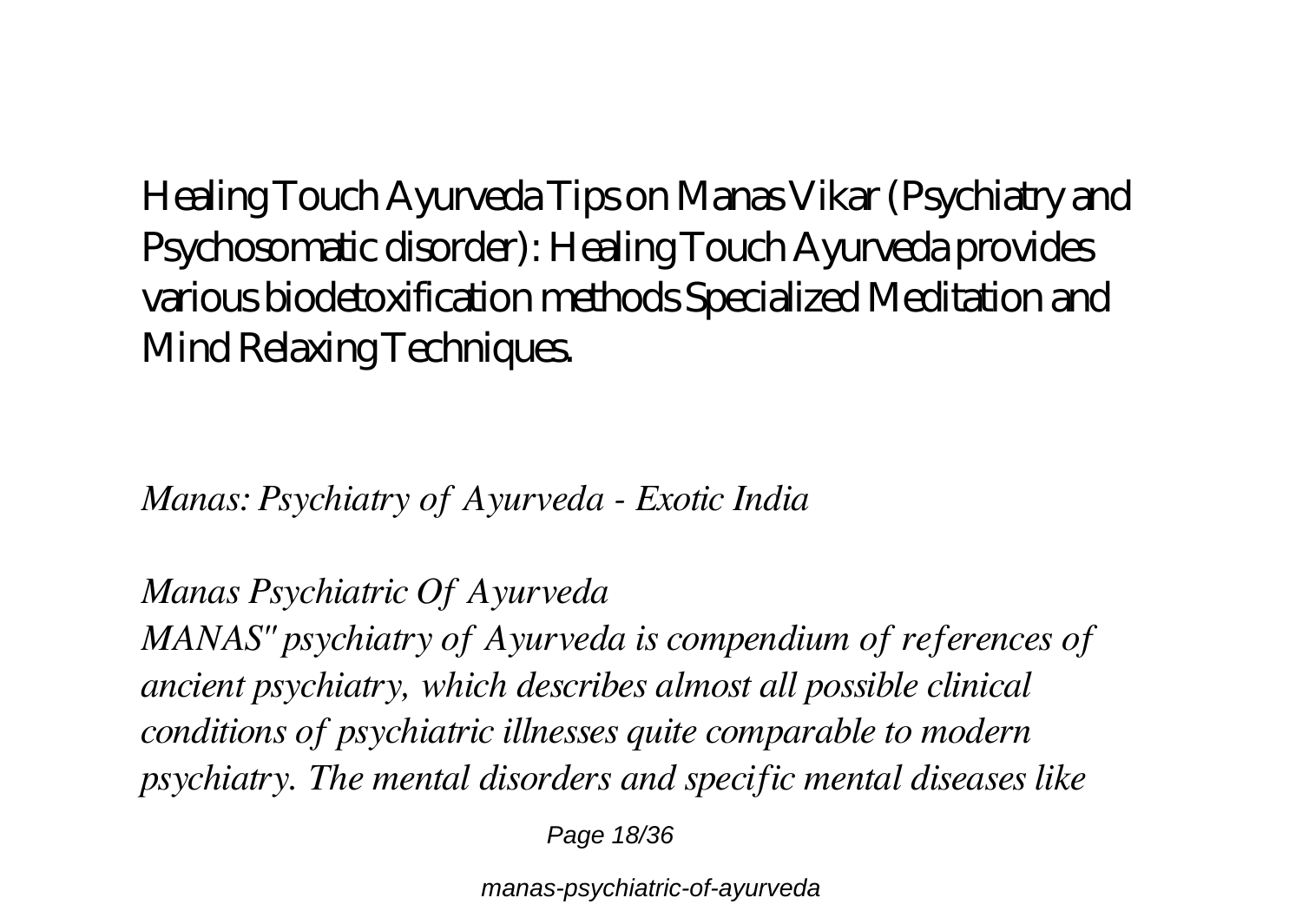*unmade, Atatvabhinivesa have been explained fully.*

*Manas: Psychiatry of Ayurveda - Exotic India Manas roga in modern age are known as psychiatric diseases and treatment with Ayurvedic principles is known as Ayurvedic psychotherapy or Ancient psychiatry. The study of mental health constitutes one of the eight divisions of Ayurveda.*

*Manas Chikitsa in Ayurveda - Psychiatric Diseases ... Manas Psychiatry of Ayurveda is compendium of references of ancient psychiatry, which describes almost all possible clinical conditions of psychiatric illnesses quite comparable to modern psychiatry. The mental disorders and specific mental diseases like unmade, Atatvabhinivesa have been explained fully.* Page 19/36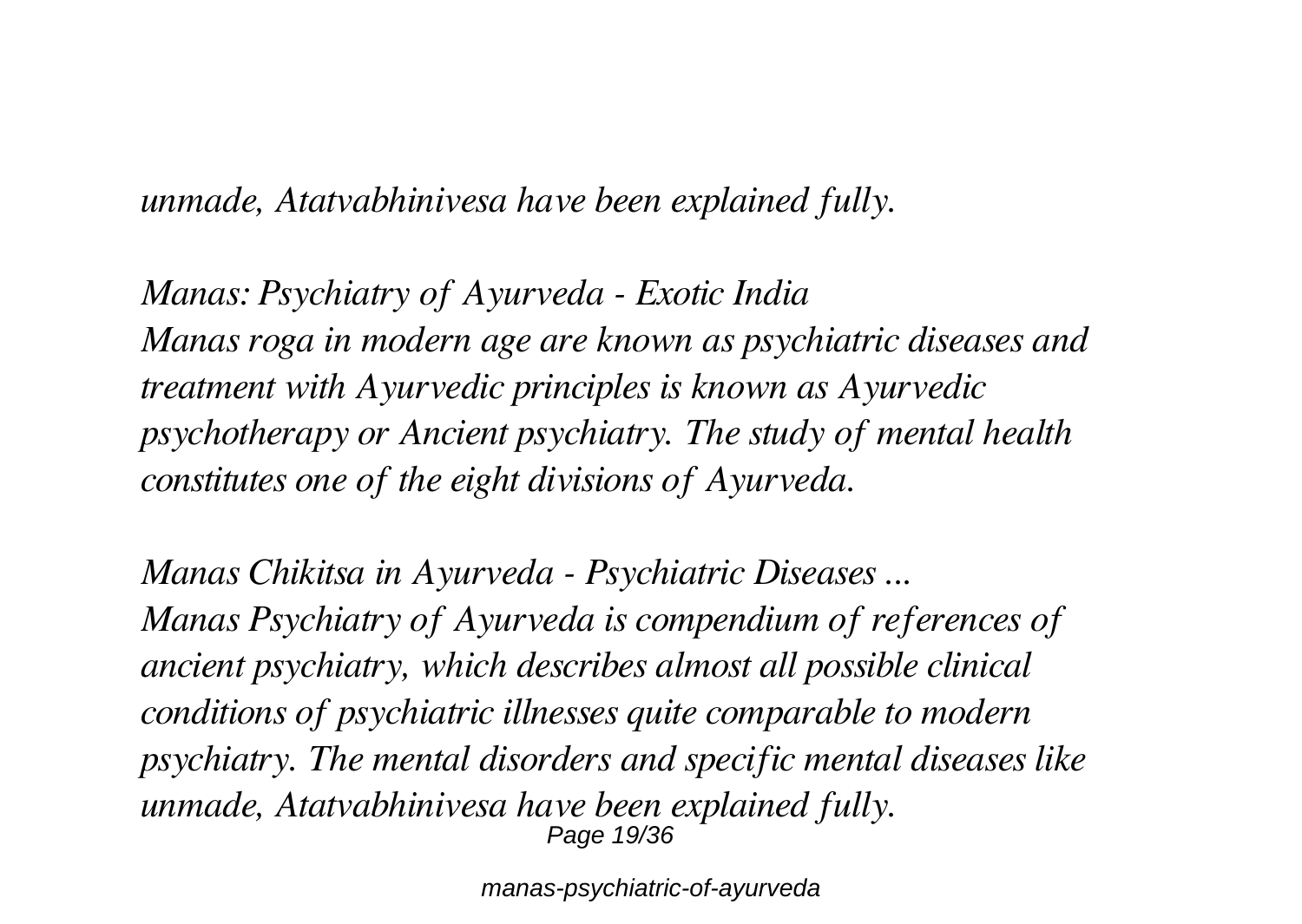*Manas: Psychiatry of Ayurveda by Pedaprolu Srinivasa Rao ... Synopsis Manas Psychiatry of Ayurveda is compendium of references of ancient psychiatry, which describes almost all possible clinical conditions of psychiatric illnesses quite comparable to modern psychiatry. The mental disorders and specific mental diseases like unmade, Atatvabhinivesa have been explained fully.*

#### *Bagchee*

*Manas Ayurveda & Depression (Psychiatry in Ayurveda) Ayurvedic Nutrition and Herbs on Psychiatric disorders with special reference to Depression. Depression, Anxiety, Stress (personal and professional), Obsessive-Compulsive Disorders, are a few common disorders which can be addressed by adopting diagnostic and therapeutic Ayurvedic* Page 20/36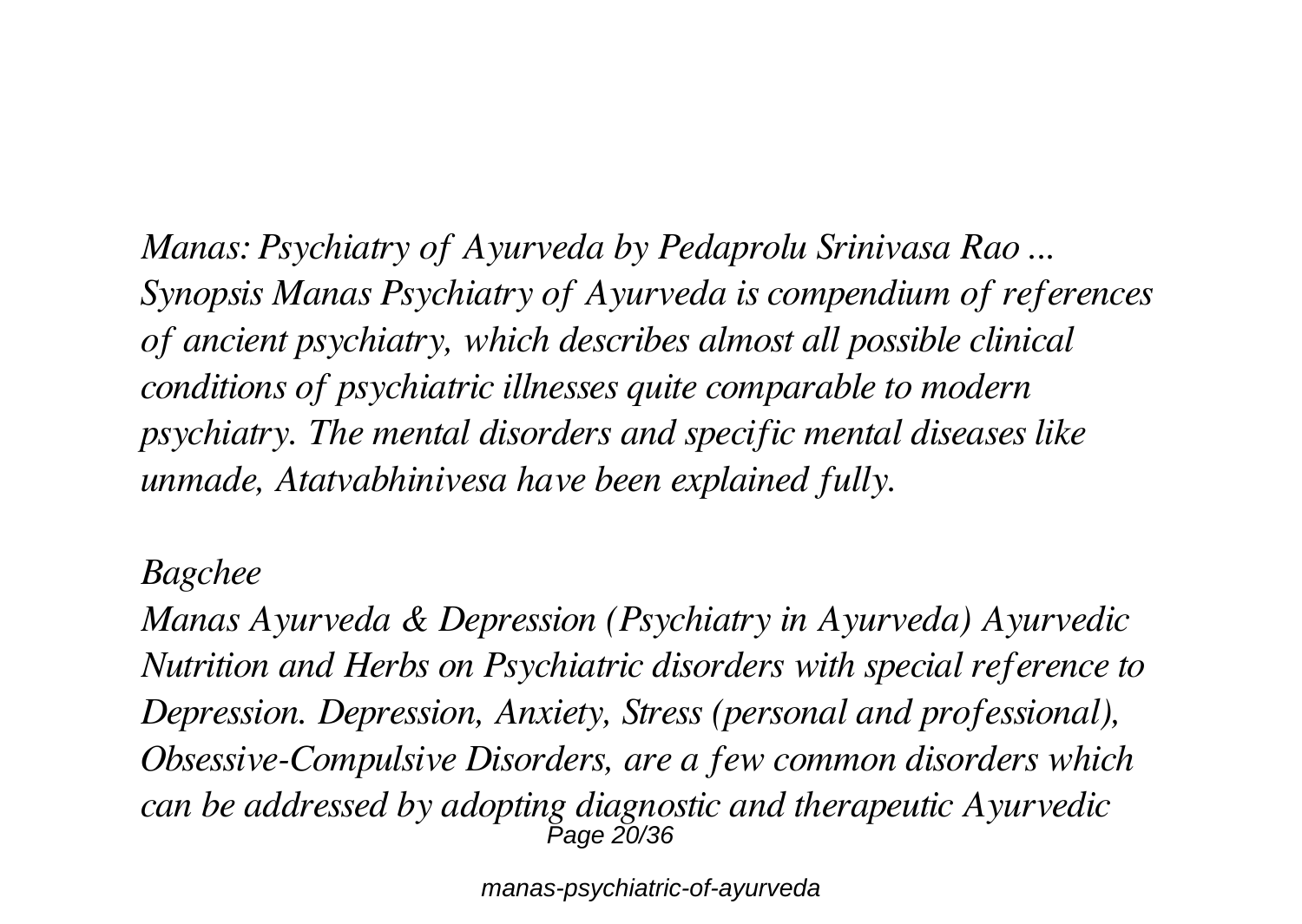*approach to Mental Health in a holistic way.*

*Manas Ayurveda & Depression (Psychiatry in Ayurveda ... Alvas Ayurveda Hospital > Manasaroga – Psychiatry. Manasaroga – Psychiatry. Diagnosis and treatment of psychiatric illness like Schizophrenia. Management of Stress related disorders, Anxiety, Insomnia, Irritable bowel syndrome, Depression etc.*

*Manasaroga – Psychiatry – Alvas Ayurveda Hospital This is because of the completely of the buddhi or brain. It can be studied in variety of ways. It is often a complicated problem for a physician to identify in every 'Individual. The cognitive behavior of every individual has been termed in Ayurveda as manas or Sattva prakrati.*

Page 21/36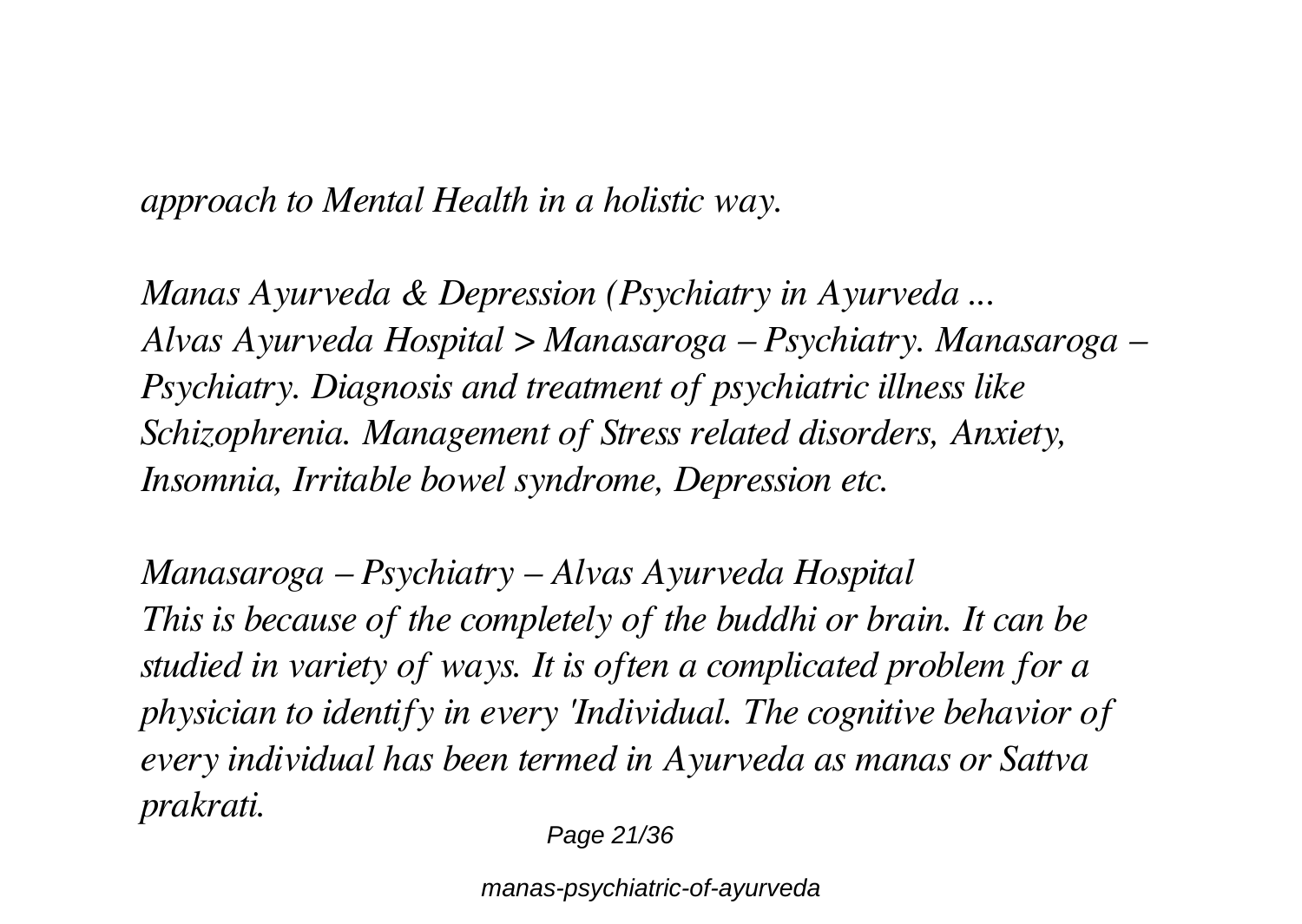*Concept of Manas in Ayurveda - Exotic India Ayurveda treatises had compiled the aetiology, pathology, symptomatology and management of Unmada. Ayurveda defines Unmada as a condition characterised by impairment/vitiation in faculties such as Budhi (Intellect). Manas(mind), Sanjna(Consciousness), Gnana(Perception),*

*AYURVEDA BASED DIETARY AND LIFESTYLE ADVOCACY FOR MENTAL ...*

*Being a holistic science, ayurveda explores the symbiotic relationship among the mind, body, soul, the senses and their workings. It approaches mental health in the following way: The human being is a constitution of the mind, body, soul and senses, also called Manas,* Page 22/36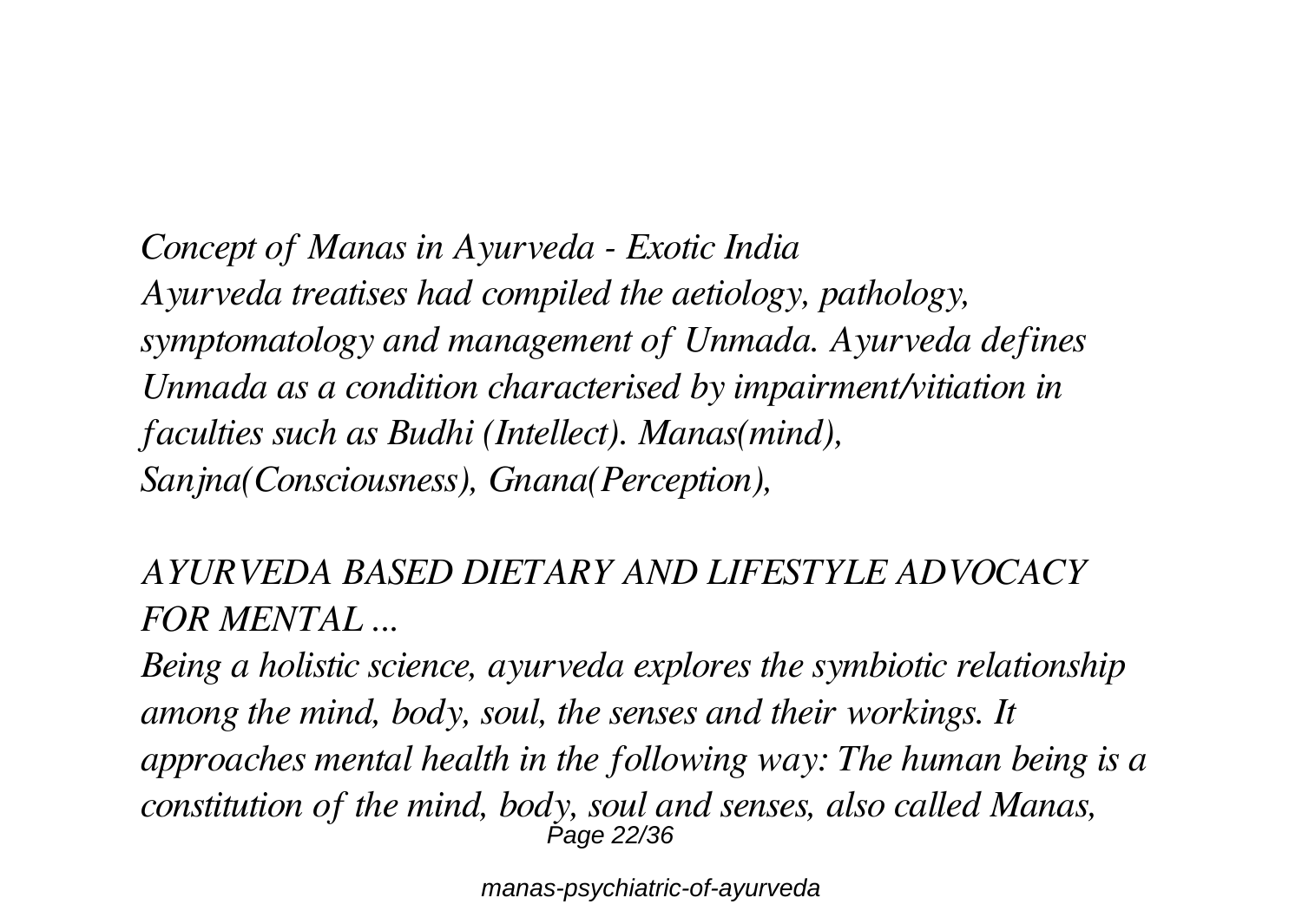*Sarira, Atma and Indriya respectively.*

*Ayurvedic Treatment For Mental Disorders | White Swan ... Ayurveda being a holistic science of life incorporates mental and spiritual equilibrium. as an important component of health. A review of Ayurvedic classics reveal that psychiatry. finds prominent place even in the ancient classical practice of ayurveda.*

### *(PDF) MENTAL HEALTH AND ILLNESS: AN AYURVEDIC PERSPECTIVE*

*PDF-8bd70 | MANAS" psychiatry of Ayurveda is compendium of references of ancient psychiatry, which describes almost all possible clinical conditions of psychiatric illnesses quite comparable to*

Page 23/36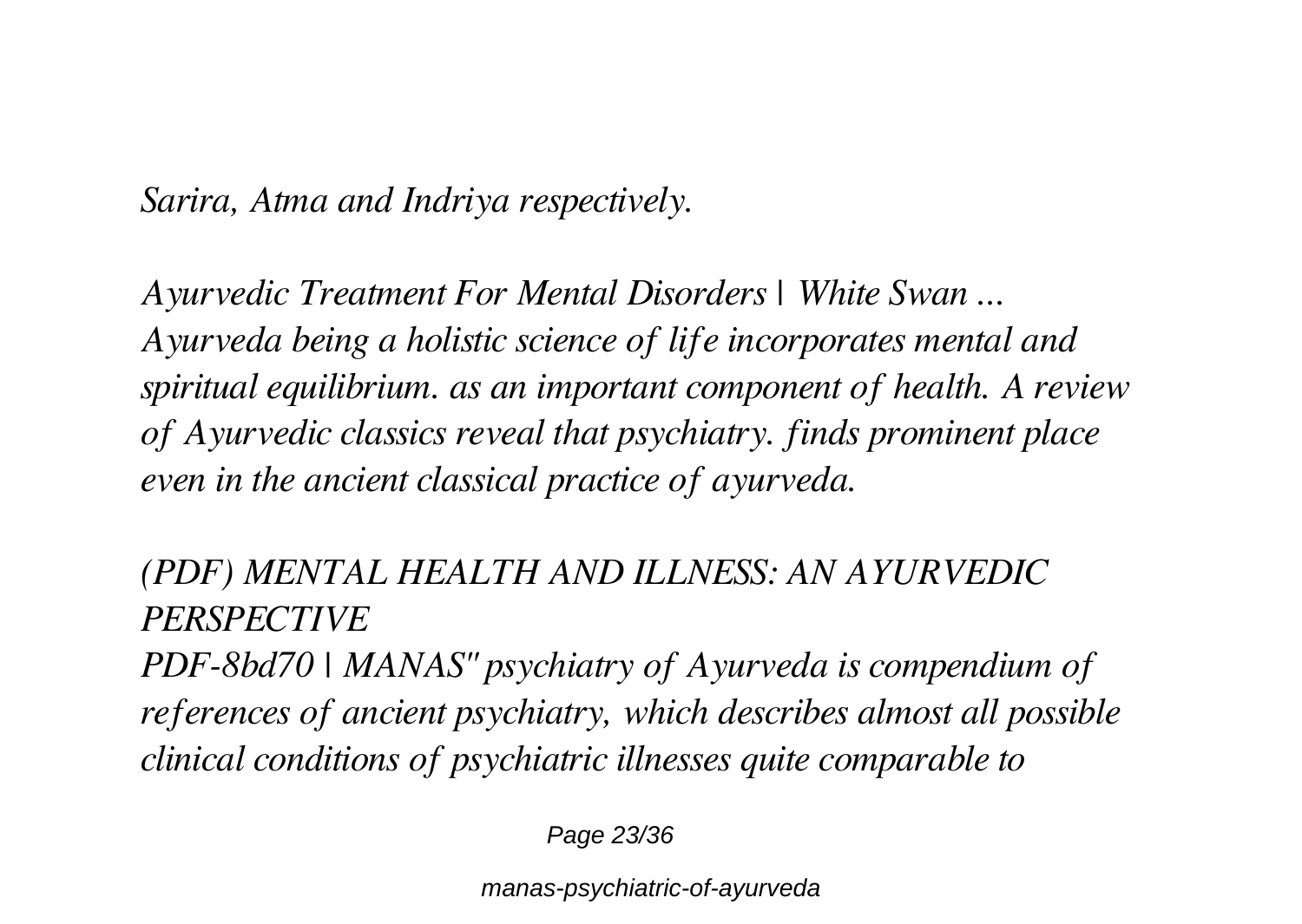*[Pub.68Lnp] Free Download : Manas: Psychiatry of Ayurveda PDF MANAS" psychiatry of Ayurveda is compendium of references of ancient psychiatry, which describes almost all possible clinical conditions of psychiatric illnesses quite comparable to modern psychiatry. The mental disorders and specific mental diseases like unmade, Atatvabhinivesa have been explained fully.*

*Manas: Pedaprolu S. Rao: 9788170802242: Amazon.com: Books The three pillars of life are Manas(mind),Atma(soul) and Sareera(body). Psychiatry in Ayurveda integrates mind,body and soul.The mind-body connection is very important in Ayurveda.Physical imbalances can disturb mental state while mental illness leads to disruption of body functions.Charaka Samhita...*

Page 24/36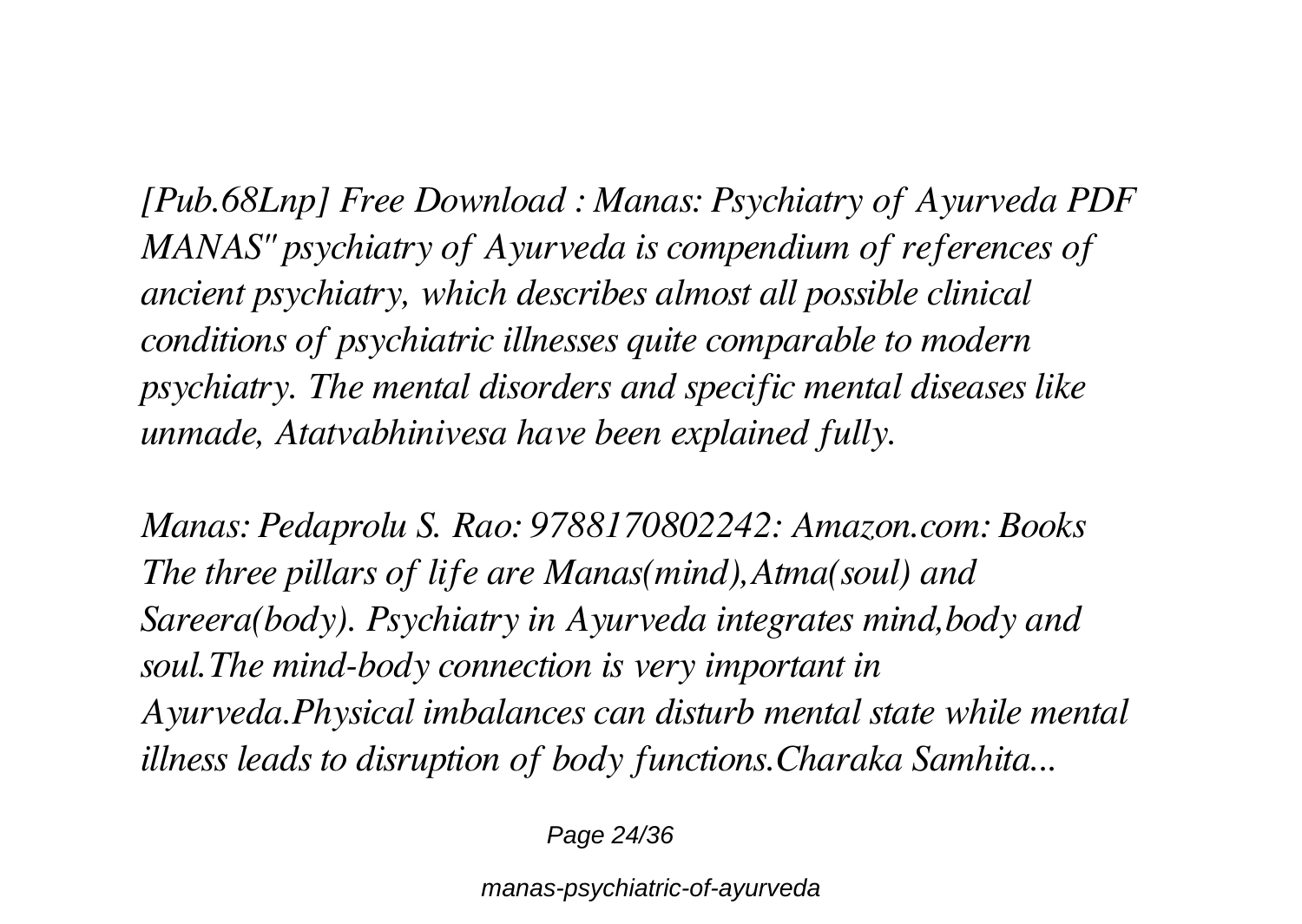*Ayurvedajyoti: Mental Health in Ayurveda Mind is called 'Manas'. Ayurveda describes that a possibility for disease is due to imbalance of the 'tamas' or 'rajas' in the mind which are the reactive tendencies which vitiate the mind and leading to emotional imbalance, also results in psychological disturbances, hence Rajas and Tamas are termed as 'Doshas of mind'.*

*Ayurvedic concepts related to psychotherapy Ayurvedic approach to psychology. In Ayurveda every complete human being is considered as a combination of both mind and body. The perfect balance of mind body and soul is considered as complete health in Ayurveda. Mind is named 'Manas'.*

*Ayurveda Mental Health | Psychology in Ayurveda | Ayurveda ...* Page 25/36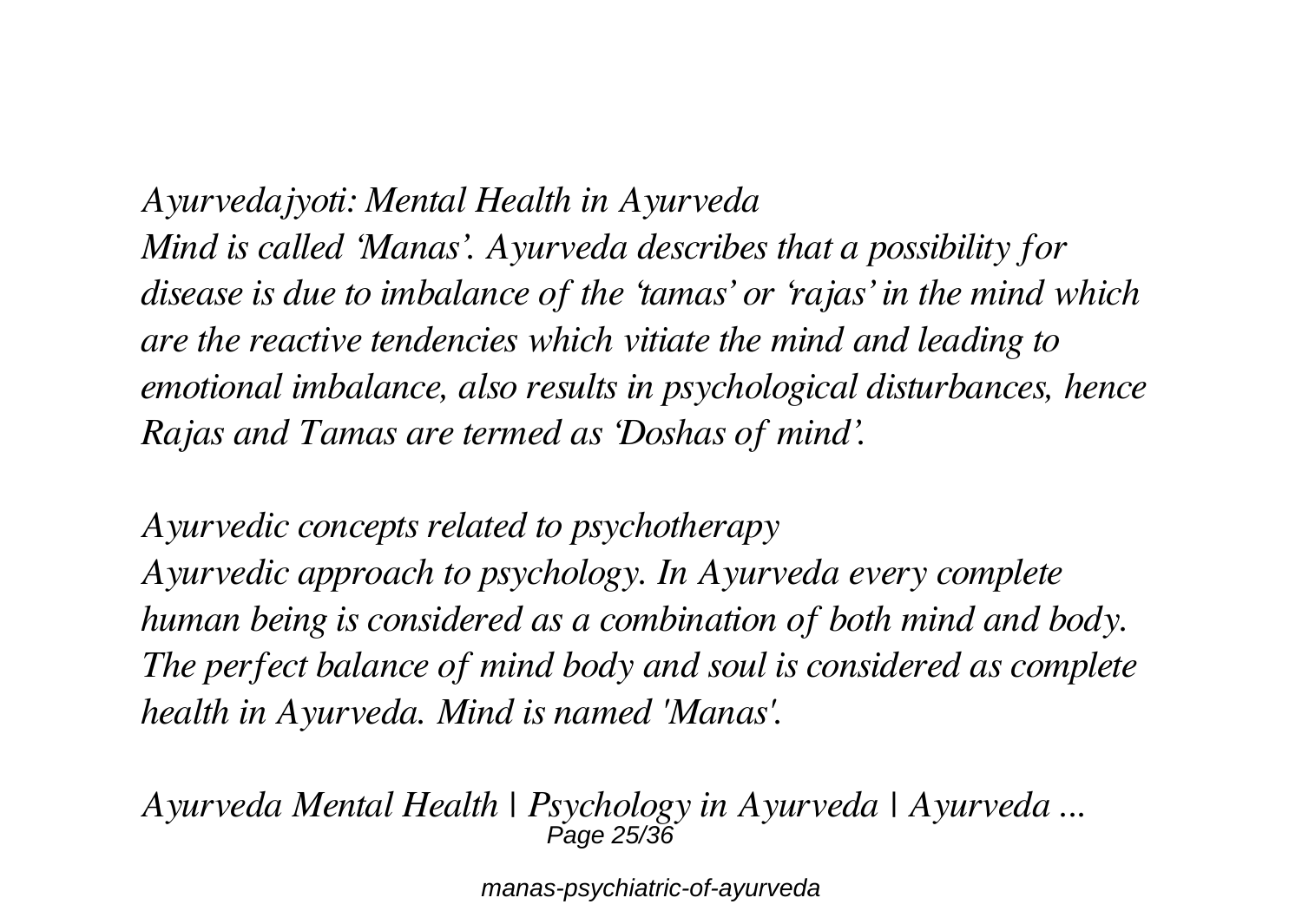*Ayurveda identifies three Doshas: Vata, Pita, and Kapha. Ayurveda also speaks of four basic components that make up a person: the body (Sarira), the mind (Manas), the physical/psychological senses (Indriya) and the soul (Atma). The practice of Ayurveda aims to promote health by establishing an equilibrium...*

*Ayurvedic Medicine and Mental Health - Thrivetalk Healing Touch Ayurveda Tips on Manas Vikar (Psychiatry and Psychosomatic disorder): Healing Touch Ayurveda provides various biodetoxification methods Specialized Meditation and Mind Relaxing Techniques.*

*Psychiatry - Healing Touch Ayurveda Manas prakruti is our inborn mental constitution in Ayurvedic* Page 26/36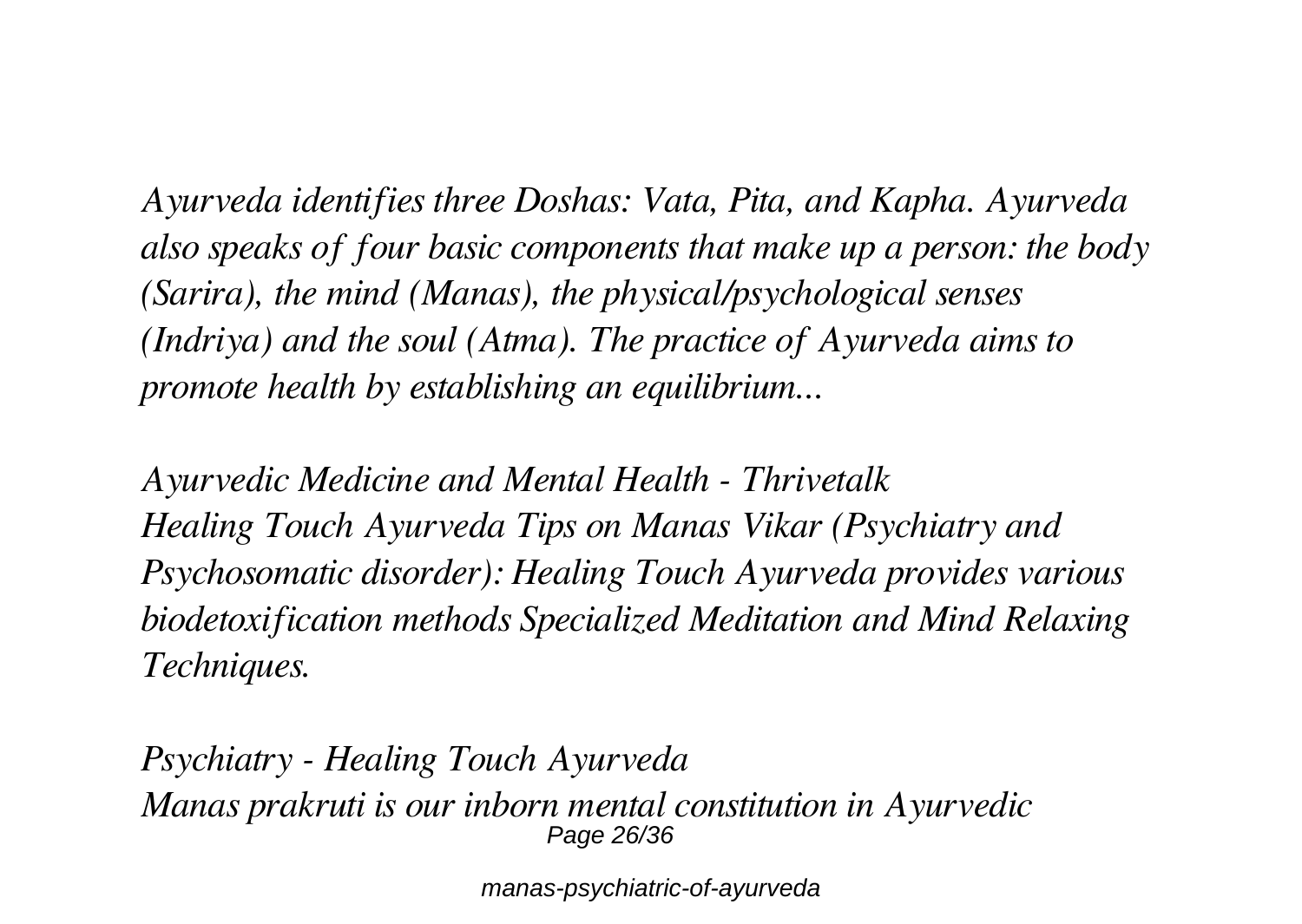*psychology. This is determined by the sixth level of the pulse. It is described as an eight-petaled lotus. An adept Ayurvedic practitioner will be able to identify what the manas prakruti is though this refined pulse assessment. Each of the eight petals is linked to a Vedic deity and the attributes of that deity.*

*Ayurvedic Psychology - Vedic Healing Manas prakruti is our inborn mental constitution in Ayurvedic psychology. This is determined by the sixth level of the pulse. It is described as an eight-petaled lotus.*

*Manas prakruti is our inborn mental constitution in Ayurvedic psychology. This is determined by the sixth level of the pulse. It is* Page 27/36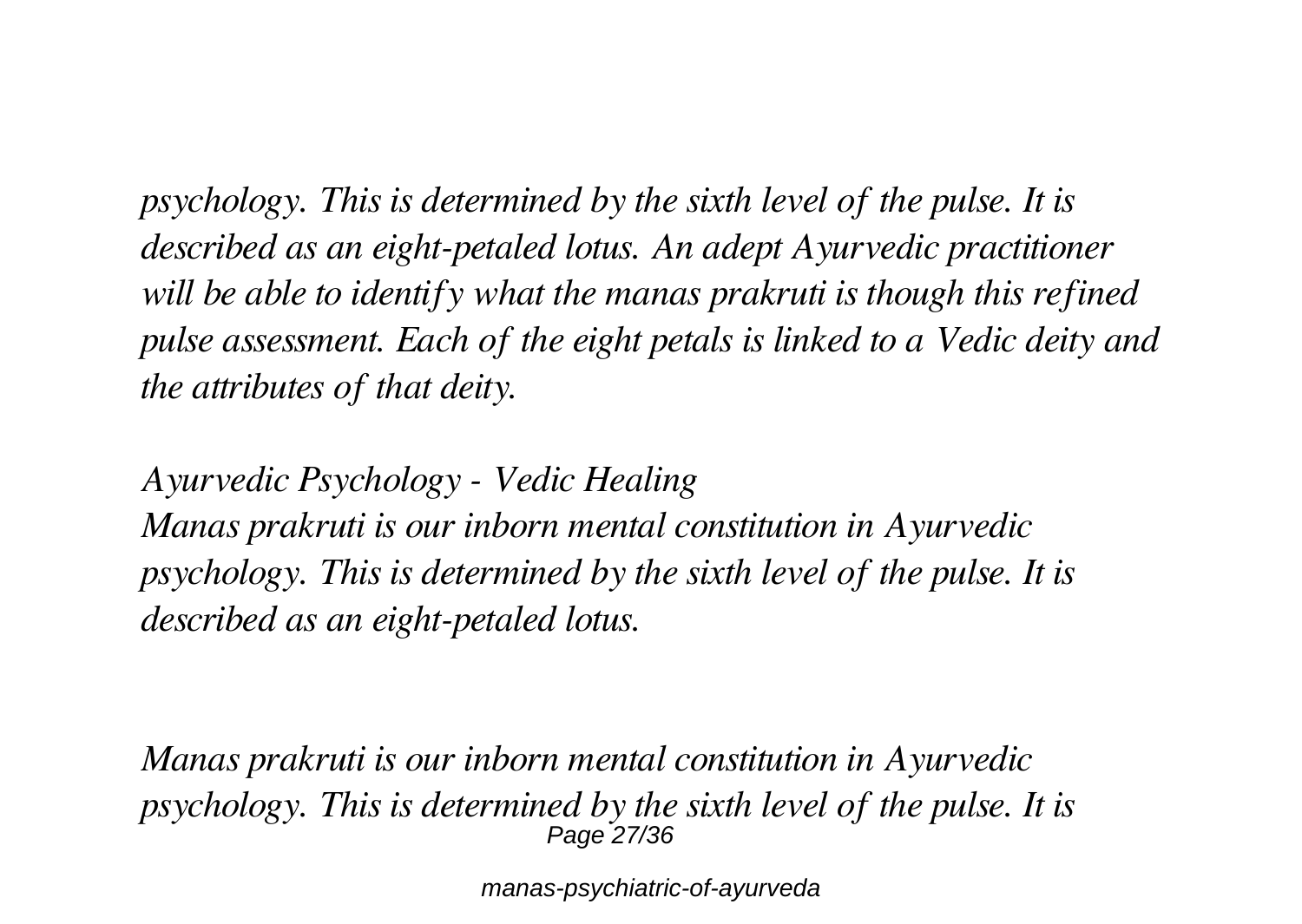*described as an eight-petaled lotus. An adept Ayurvedic practitioner will be able to identify what the manas prakruti is though this refined pulse assessment. Each of the eight petals is linked to a Vedic deity and the attributes of that deity.*

Manas roga in modern age are known as psychiatric diseases and treatment with Ayurvedic principles is known as Ayurvedic psychotherapy or Ancient psychiatry. The study of mental health constitutes one of the eight divisions of Ayurveda.

Manas prakruti is our inborn mental constitutic

Page 28/36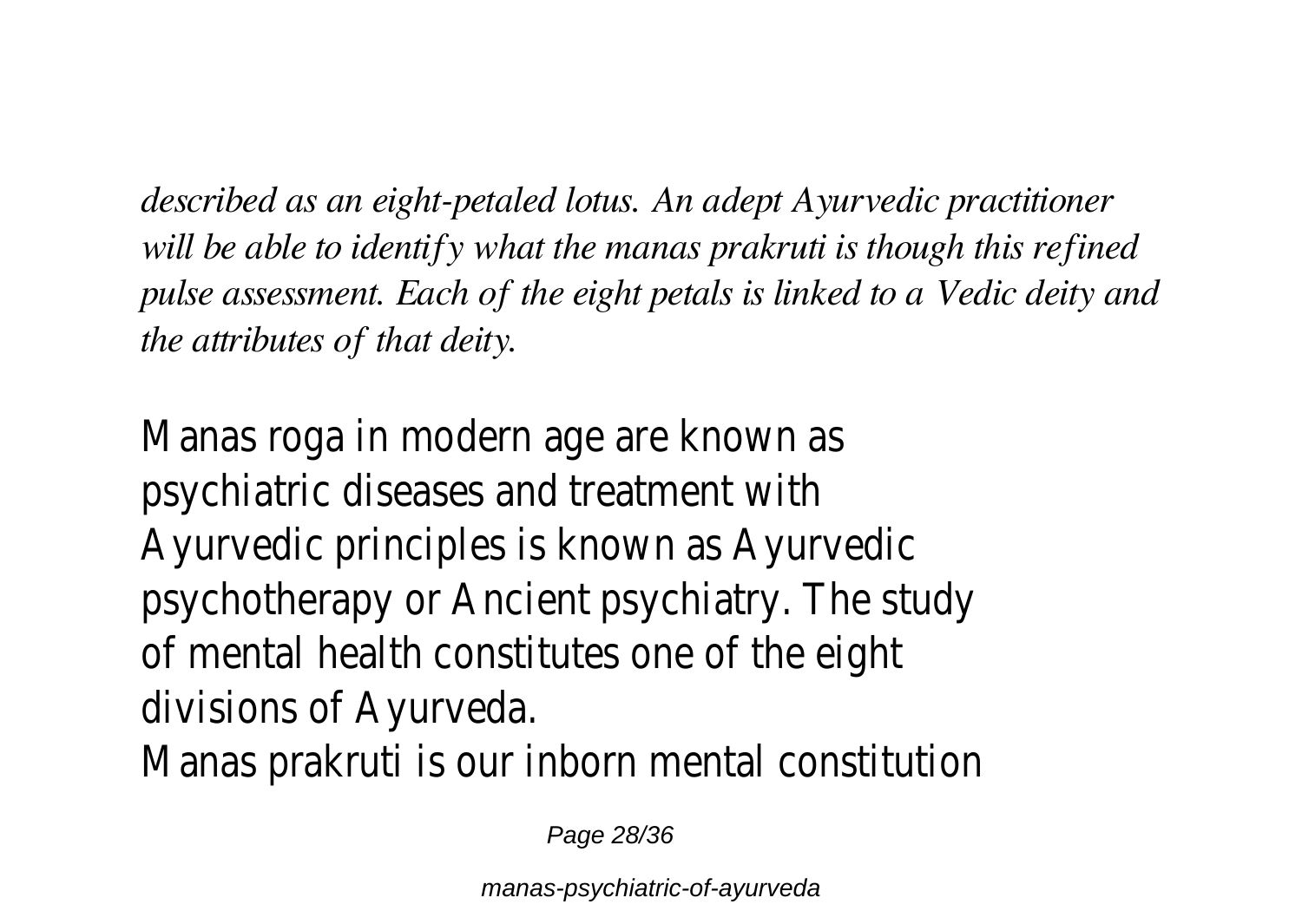in Ayurvedic psychology. This is determined by the sixth level of the pulse. It is described as a eight-petaled lotus.

Ayurvedic Medicine and Mental Health - **Thrivetalk** 

Ayurveda treatises had compiled the aetiology, pathology, symptomatology and management of Unmada. Ayurveda defines Unmada as a condition characterised by impairment/vitiation in faculties such as Budhi (Intellect). Manas(mind), Sanjna(Consciousness), Gnana(Perception), Page 29/36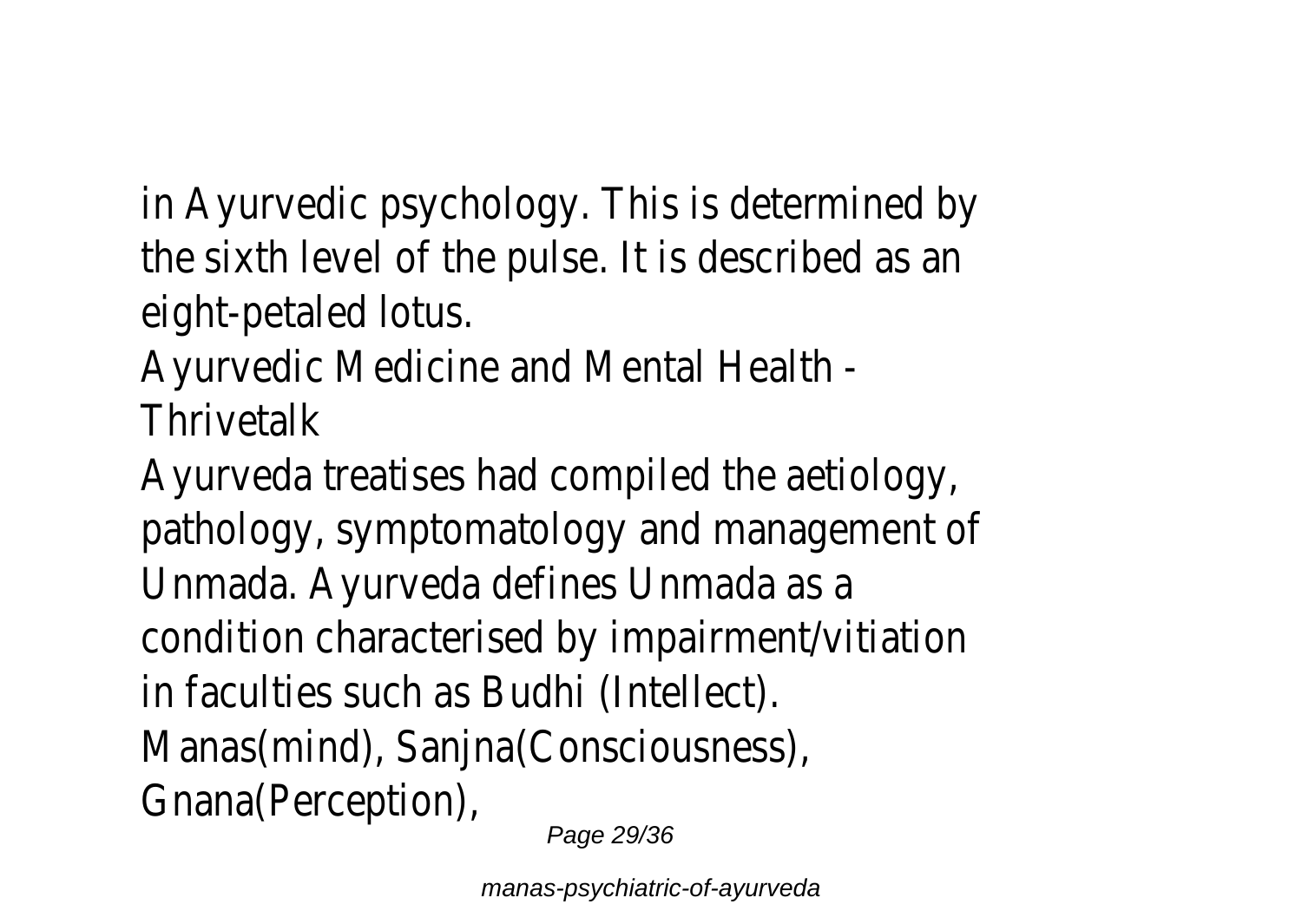**Being a holistic science, ayurveda explores the symbiotic relationship among the mind, body, soul, the senses and their workings. It approaches mental health in the following way: The human being is a constitution of the mind, body, soul and senses, also called Manas, Sarira, Atma and Indriya respectively.**

**This is because of the completely of the buddhi or brain. It can be studied in variety of ways. It is often a complicated problem for a physician to identify in every 'Individual. The cognitive behavior of every individual has been termed in Ayurveda as manas or Sattva prakrati.**

**Manasaroga – Psychiatry – Alvas Ayurveda Hospital Manas Ayurveda & Depression (Psychiatry in Ayurveda** Page 30/36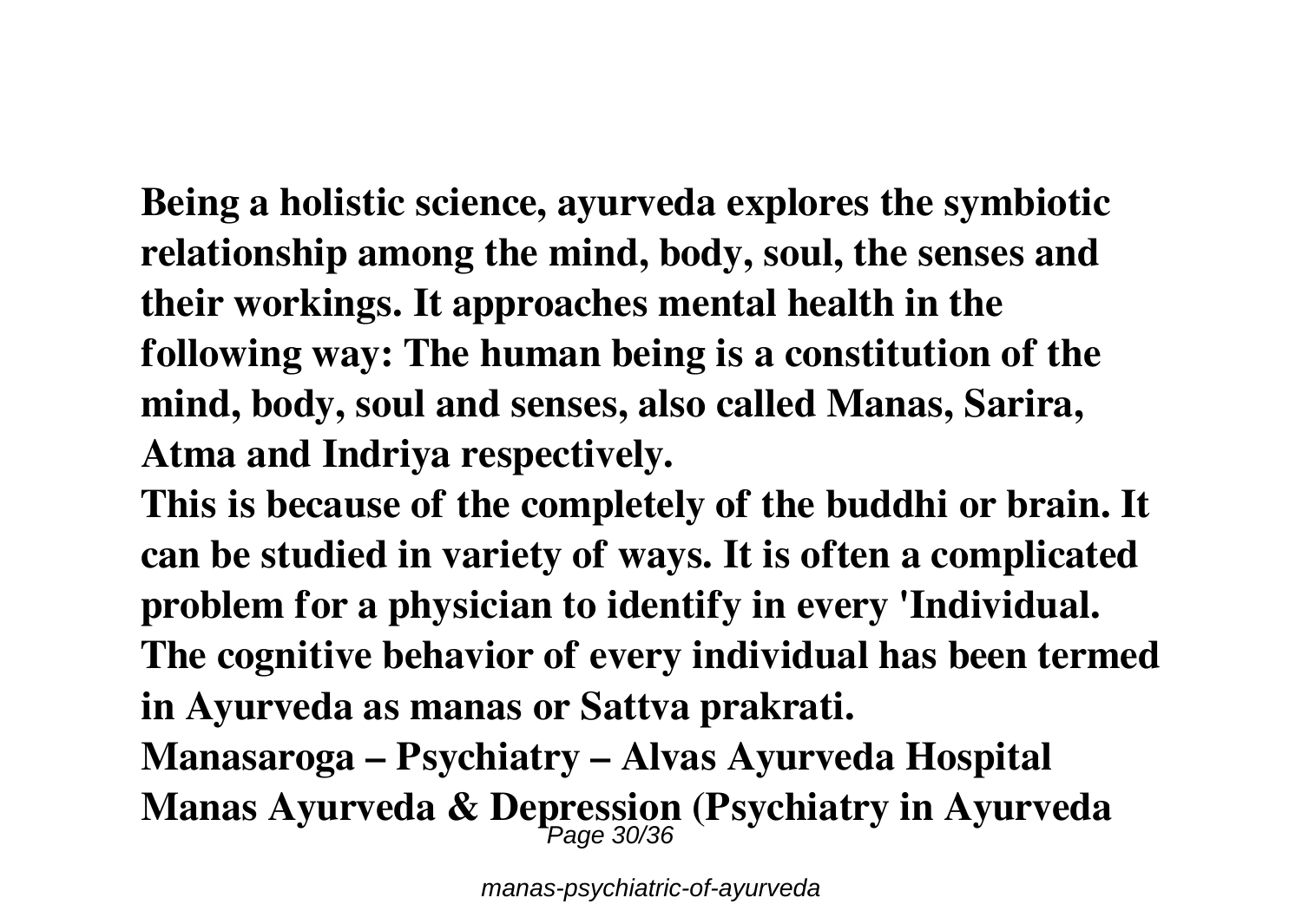**...**

## *Concept of Manas in Ayurveda - Exotic India (PDF) MENTAL HEALTH AND ILLNESS: AN AYURVEDIC PERSPECTIVE*

*Ayurvedic Treatment For Mental Disorders | White Swan ... Ayurvedic approach to psychology. In Ayurveda every complete human being is considered as a combination of both mind and body. The perfect balance of mind body and soul is considered as complete health in Ayurveda. Mind is named 'Manas'.*

*Manas Ayurveda & Depression (Psychiatry in Ayurveda) Ayurvedic Nutrition and Herbs on*

Page 31/36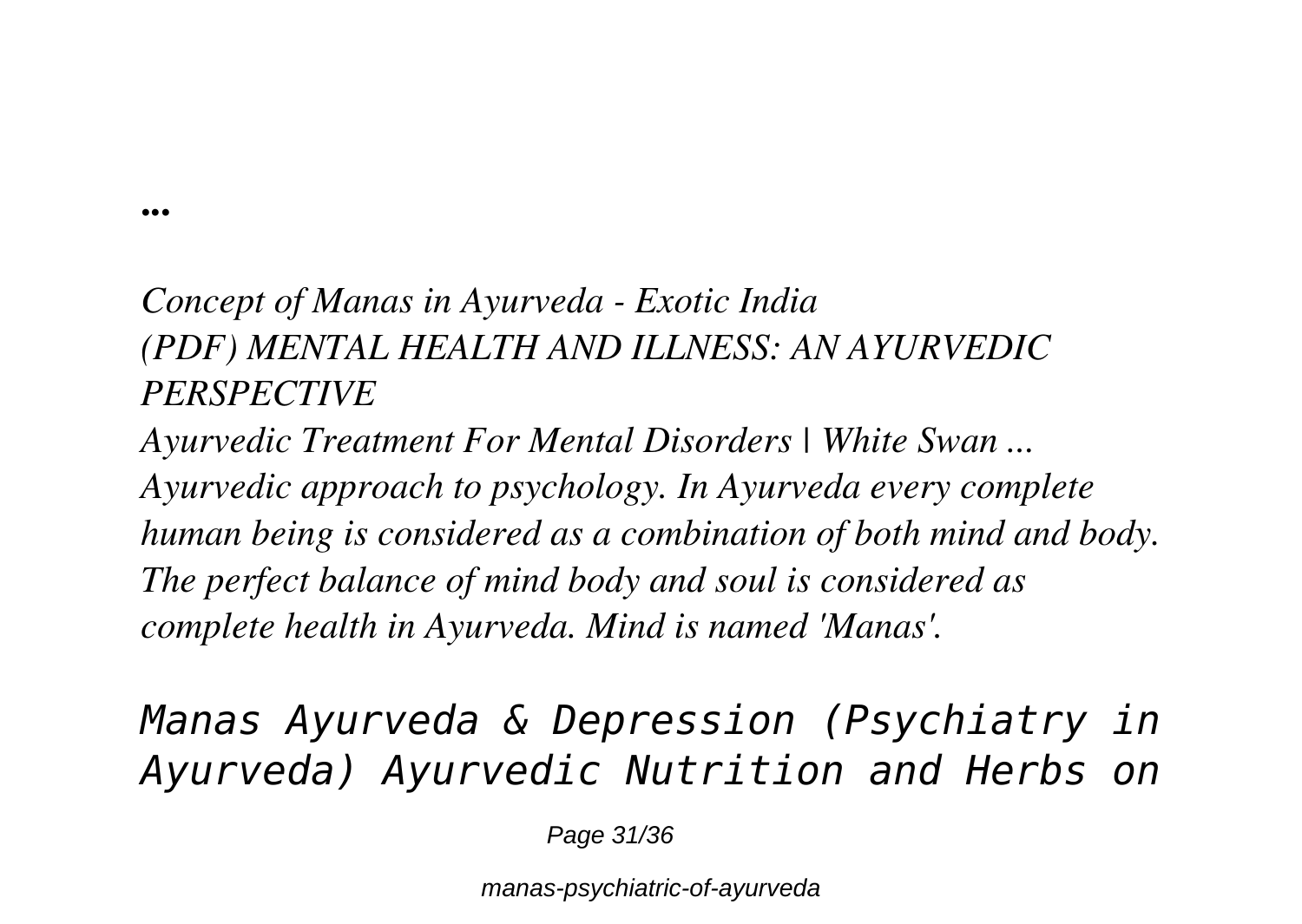*Psychiatric disorders with special reference to Depression. Depression, Anxiety, Stress (personal and professional), Obsessive-Compulsive Disorders, are a few common disorders which can be addressed by adopting diagnostic and therapeutic Ayurvedic approach to Mental Health in a holistic way.*

*Manas: Pedaprolu S. Rao: 9788170802242: Amazon.com: Books AYURVEDA BASED DIETARY AND LIFESTYLE ADVOCACY FOR MENTAL ...* Page 32/36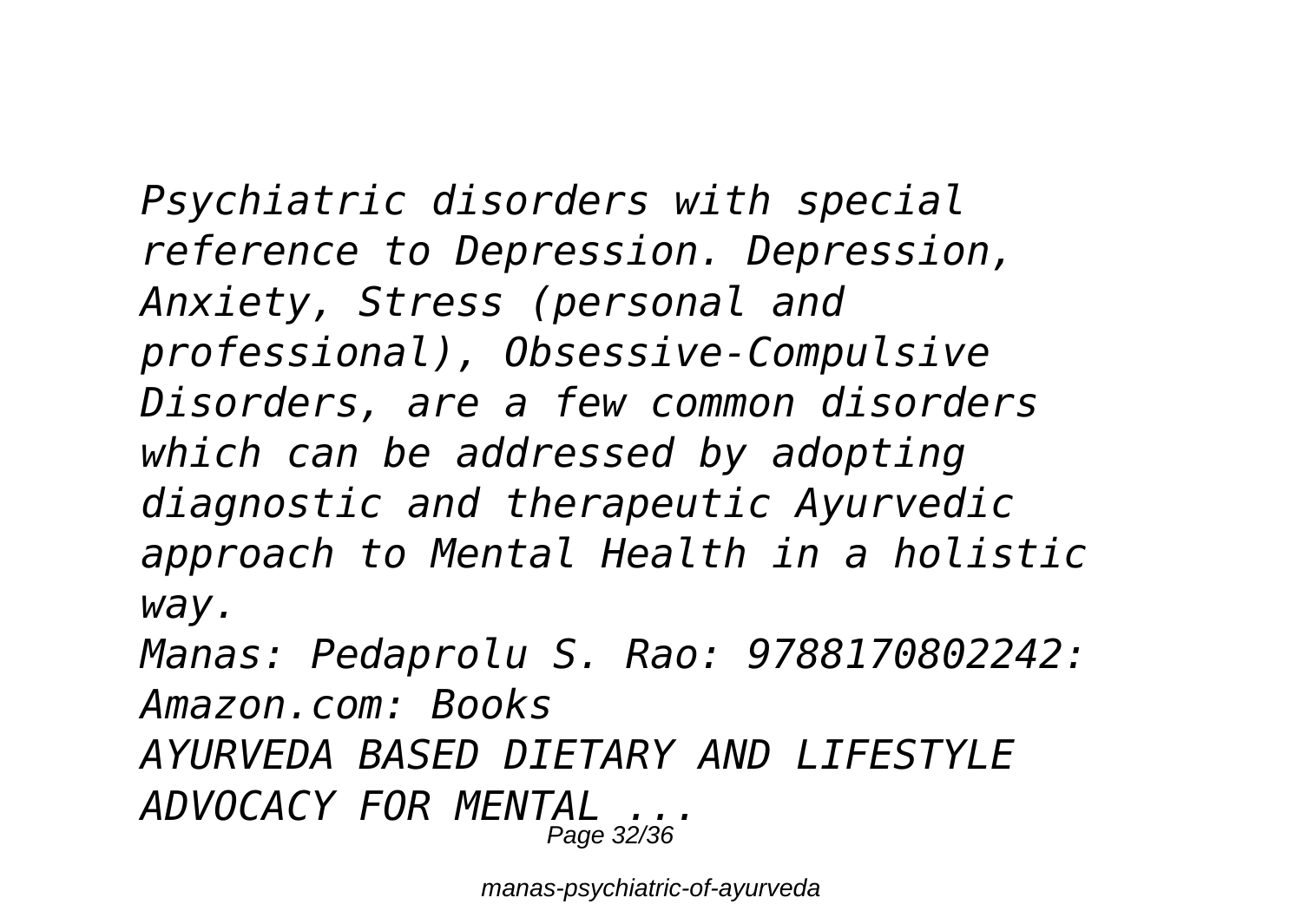# *Ayurvedic concepts related to psychotherapy*

**Ayurvedic Psychology - Vedic Healing Ayurvedajyoti: Mental Health in Ayurveda** Alvas Ayurveda Hospital > Manasaroga – Psychiatry. Manasaroga – Psychiatry. Diagnosis and treatment of psychiatric illness like Schizophrenia. Management of Stress related disorders, Anxiety, Insomnia, Irritable bowel syndrome, Depression etc. **Psychiatry - Healing Touch Ayurveda**

Page 33/36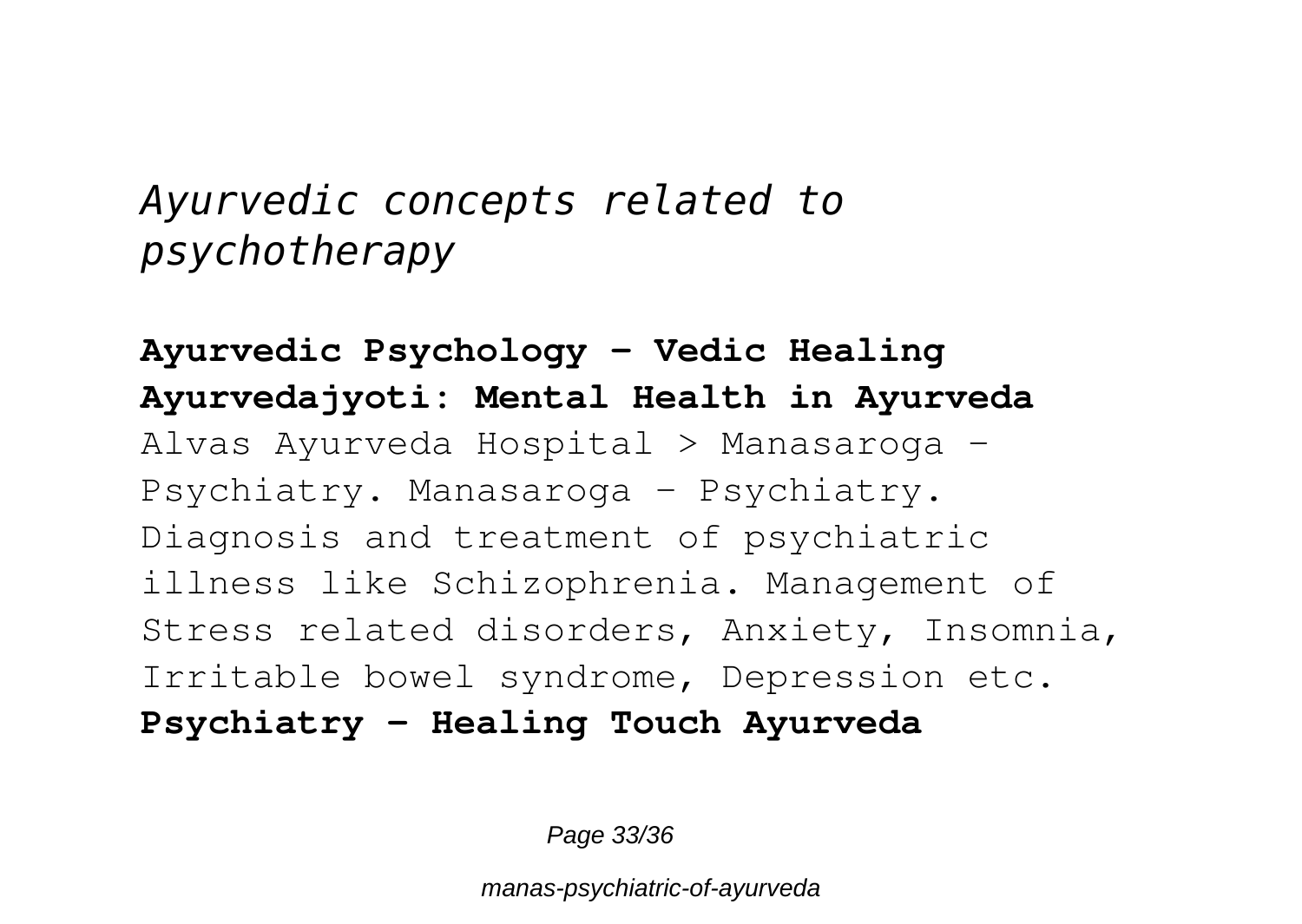### **Ayurveda Mental Health | Psychology in Ayurveda | Ayurveda ...**

Mind is called 'Manas'. Ayurveda describes that a possibility for disease is due to imbalance of the 'tamas' or 'rajas' in the mind which are the reactive tendencies which vitiate the mind and leading to emotional imbalance, also results in psychological disturbances, hence Rajas and Tamas are termed as 'Doshas of mind'. Manas Psychiatry of Ayurveda is compendium of references of ancient psychiatry, which describes almost all possible clinical conditions of psychiatric illnesses quite comparable to modern psychiatry. The mental disorders and specific mental diseases like unmade, Atatvabhinivesa have been explained fully. The three pillars of life are Manas(mind),Atma(soul) and Sareera(body). Psychiatry in Ayurveda integrates mind,body and Page 34/36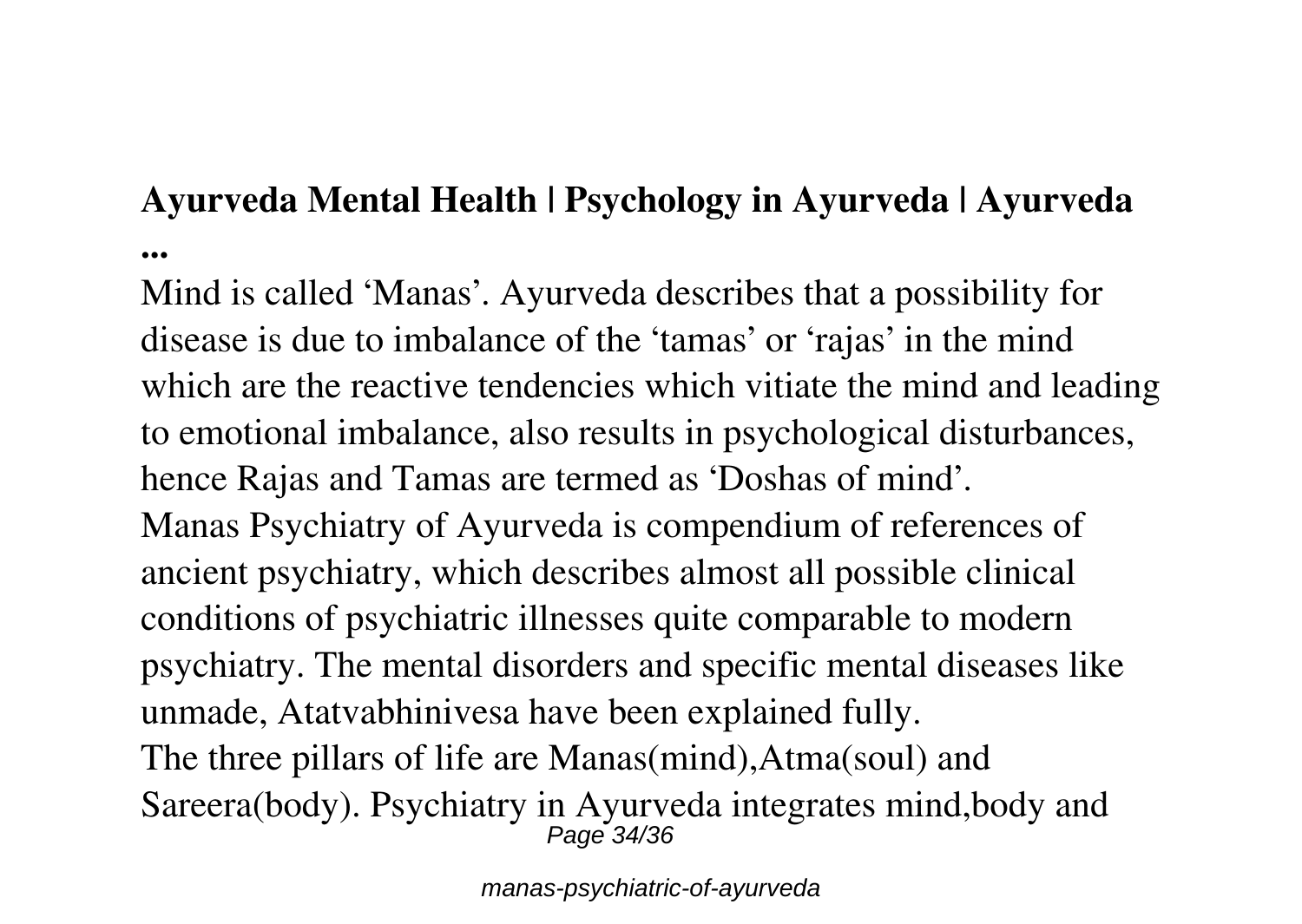soul.The mind-body connection is very important in Ayurveda.Physical imbalances can disturb mental state while mental illness leads to disruption of body functions.Charaka Samhita...

*Synopsis Manas Psychiatry of Ayurveda is compendium of references of ancient psychiatry, which describes almost all possible clinical conditions of psychiatric illnesses quite comparable to modern psychiatry. The mental disorders and specific mental diseases like unmade, Atatvabhinivesa have been explained fully. Bagchee*

Page 35/36